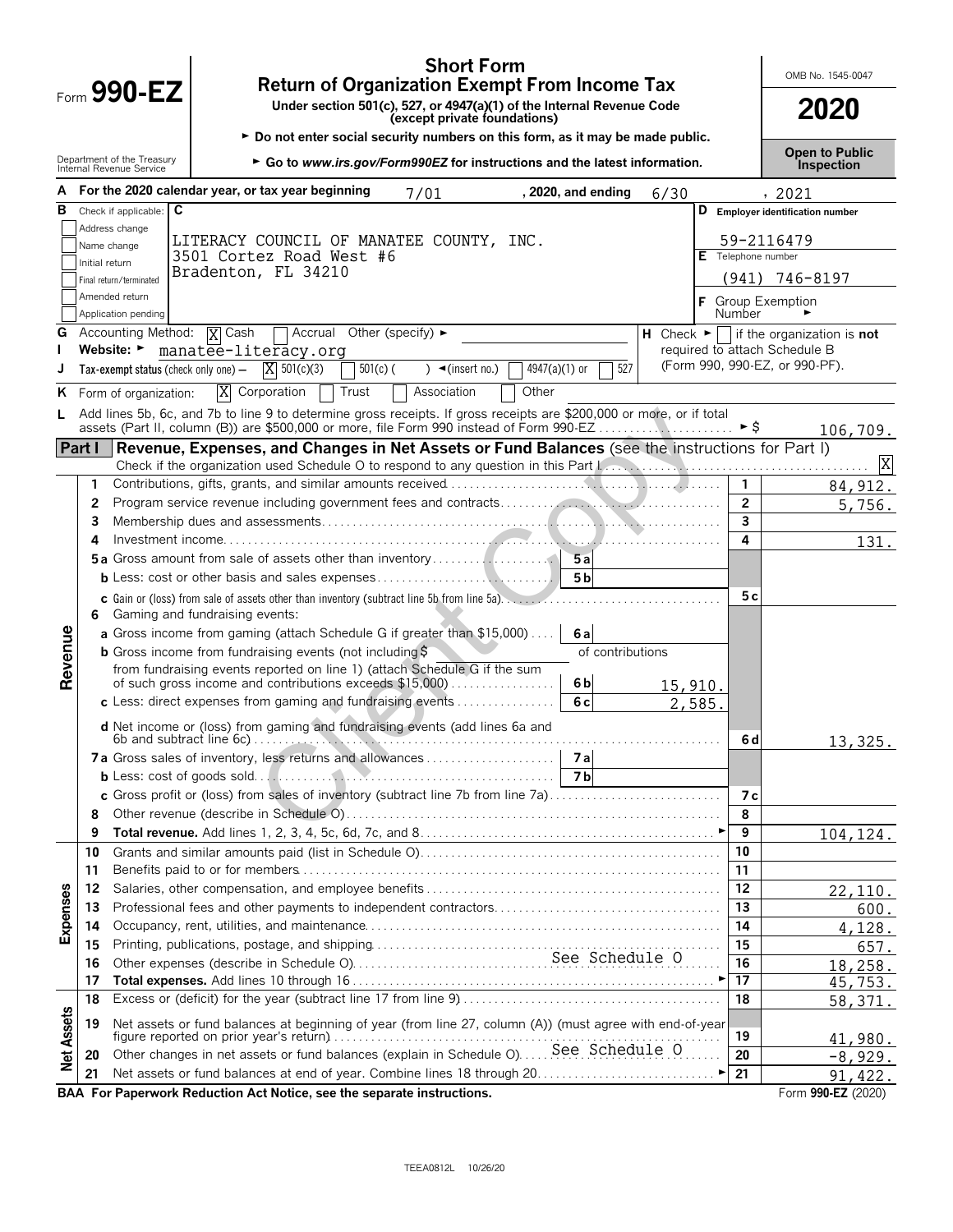|            | Form 990-EZ (2020) LITERACY COUNCIL OF MANATEE COUNTY, INC.                                                                                                                                                                  |                                                         |                                                   |                                                          |                 | Page 2<br>59-2116479                          |
|------------|------------------------------------------------------------------------------------------------------------------------------------------------------------------------------------------------------------------------------|---------------------------------------------------------|---------------------------------------------------|----------------------------------------------------------|-----------------|-----------------------------------------------|
|            | <b>Part II Balance Sheets</b> (see the instructions for Part II)                                                                                                                                                             |                                                         |                                                   |                                                          |                 | $\mathbf X$                                   |
|            |                                                                                                                                                                                                                              |                                                         |                                                   | (A) Beginning of year                                    |                 | (B) End of year                               |
| 22         |                                                                                                                                                                                                                              |                                                         |                                                   | 34,978.                                                  | 22              | 90,768.                                       |
| 23         |                                                                                                                                                                                                                              |                                                         |                                                   |                                                          | 23              |                                               |
| 24         |                                                                                                                                                                                                                              |                                                         |                                                   | 9,263.                                                   | 24              | 1,027.                                        |
| 25         |                                                                                                                                                                                                                              |                                                         |                                                   | 44,241                                                   | 25              | 91,795.                                       |
| 26         | Total liabilities (describe in Schedule O)  See Schedule O                                                                                                                                                                   |                                                         |                                                   | 2,261                                                    | $\overline{26}$ | 373.                                          |
| 27         | Net assets or fund balances (line 27 of column (B) must agree with line 21)                                                                                                                                                  |                                                         |                                                   | 41,980.                                                  | 27              | 91, 422.                                      |
| Part III   | Statement of Program Service Accomplishments (see the instructions for Part III)                                                                                                                                             |                                                         |                                                   |                                                          |                 | <b>Expenses</b>                               |
|            | Check if the organization used Schedule O to respond to any question in this Part III.                                                                                                                                       |                                                         |                                                   | X                                                        |                 | (Required for section 501                     |
|            | What is the organization's primary exempt purpose? See Schedule O                                                                                                                                                            |                                                         |                                                   |                                                          |                 | $(c)(3)$ and 501 $(c)(4)$                     |
|            | Describe the organization's program service accomplishments for each of its three largest program services, as<br>measured by expenses. In a clear and concise manner, describe the services provided, the number of persons |                                                         |                                                   |                                                          |                 | organizations; optional<br>for others.)       |
|            | benefited, and other relevant information for each program title.                                                                                                                                                            |                                                         |                                                   |                                                          |                 |                                               |
| 28         | <u> Adult education program - teach any adult the english language or</u>                                                                                                                                                    |                                                         |                                                   |                                                          |                 |                                               |
|            | to improve their current english communication skills; increase                                                                                                                                                              |                                                         |                                                   |                                                          |                 |                                               |
|            | <u>public awareness of the problems of literacy in today's society.</u>                                                                                                                                                      |                                                         |                                                   |                                                          |                 |                                               |
|            | $G$ Grants $\frac{1}{2}$                                                                                                                                                                                                     |                                                         |                                                   |                                                          | 28a             | 45,753.                                       |
| 29         |                                                                                                                                                                                                                              |                                                         |                                                   |                                                          |                 |                                               |
|            |                                                                                                                                                                                                                              |                                                         |                                                   |                                                          |                 |                                               |
|            |                                                                                                                                                                                                                              |                                                         |                                                   |                                                          |                 |                                               |
|            | $(Grants$ $\overline{S}$                                                                                                                                                                                                     |                                                         |                                                   |                                                          | 29a             |                                               |
| 30         |                                                                                                                                                                                                                              |                                                         | ______________                                    |                                                          |                 |                                               |
|            |                                                                                                                                                                                                                              |                                                         |                                                   |                                                          |                 |                                               |
|            |                                                                                                                                                                                                                              |                                                         |                                                   |                                                          |                 |                                               |
|            | $\overline{G}$ Grants $\overline{S}$                                                                                                                                                                                         |                                                         |                                                   |                                                          | 30a             |                                               |
| 31         |                                                                                                                                                                                                                              |                                                         |                                                   |                                                          |                 |                                               |
|            | (Grants \$                                                                                                                                                                                                                   | ) If this amount includes foreign grants, check here  ► |                                                   |                                                          | 31a             |                                               |
|            |                                                                                                                                                                                                                              |                                                         |                                                   |                                                          | $\overline{32}$ | 45,753.                                       |
|            | Part IV   List of Officers, Directors, Trustees, and Key Employees (list each one even if not compensated - see the instructions for Part IV)                                                                                |                                                         |                                                   |                                                          |                 |                                               |
|            |                                                                                                                                                                                                                              |                                                         |                                                   |                                                          |                 |                                               |
|            |                                                                                                                                                                                                                              | (b) Average hours per                                   | (c) Reportable compensation                       | (d) Health benefits.                                     |                 |                                               |
|            | (a) Name and title                                                                                                                                                                                                           | week devoted to<br>position                             | (Forms W-2/1099-MISC)<br>(if not paid, enter -0-) | contributions to employee<br>benefit plans, and deferred |                 | (e) Estimated amount of<br>other compensation |
|            |                                                                                                                                                                                                                              |                                                         |                                                   | compensation                                             |                 |                                               |
|            | Mayu Fielding                                                                                                                                                                                                                |                                                         |                                                   |                                                          |                 |                                               |
|            | President                                                                                                                                                                                                                    |                                                         | 0.                                                |                                                          | 0.              | 0.                                            |
|            | Patricia McMahon                                                                                                                                                                                                             |                                                         |                                                   |                                                          |                 |                                               |
|            | Vice President                                                                                                                                                                                                               |                                                         | 0.                                                |                                                          | 0.              | 0.                                            |
|            | Sherry Emigh                                                                                                                                                                                                                 |                                                         |                                                   |                                                          |                 |                                               |
|            | Secretary                                                                                                                                                                                                                    |                                                         | 0                                                 |                                                          | 0               | 0.                                            |
|            | Robert Johnson                                                                                                                                                                                                               |                                                         |                                                   |                                                          |                 |                                               |
|            | Treasurer                                                                                                                                                                                                                    |                                                         | $0$ .                                             |                                                          | 0.              | $\boldsymbol{0}$ .                            |
|            | Roger Boos                                                                                                                                                                                                                   |                                                         |                                                   |                                                          |                 |                                               |
|            | Director                                                                                                                                                                                                                     | 1                                                       | 0.                                                |                                                          | 0.              | $\boldsymbol{0}$ .                            |
|            | Stephanie Arthur                                                                                                                                                                                                             |                                                         |                                                   |                                                          |                 |                                               |
|            | Director                                                                                                                                                                                                                     | 1                                                       | 0.                                                |                                                          | 0.              | $\boldsymbol{0}$ .                            |
|            | Julia Marcano                                                                                                                                                                                                                |                                                         |                                                   |                                                          |                 |                                               |
|            | Director                                                                                                                                                                                                                     | 1                                                       | 0.                                                |                                                          | 0.              | $0$ .                                         |
|            | Carl Williams                                                                                                                                                                                                                |                                                         |                                                   |                                                          |                 |                                               |
|            | Director                                                                                                                                                                                                                     | 1                                                       | 0.                                                |                                                          | 0.              | 0.                                            |
|            | Alfredo Zayas                                                                                                                                                                                                                |                                                         |                                                   |                                                          |                 |                                               |
|            | Director                                                                                                                                                                                                                     | 1                                                       | 0.                                                |                                                          | 0.              | 0.                                            |
|            | Meagan Morales-Correa                                                                                                                                                                                                        |                                                         |                                                   |                                                          |                 |                                               |
|            | Director                                                                                                                                                                                                                     |                                                         | 0.                                                |                                                          | 0.              | $\boldsymbol{0}$ .                            |
|            | Michelle Desveaux McLean                                                                                                                                                                                                     |                                                         |                                                   |                                                          |                 |                                               |
|            | Executive Dir.                                                                                                                                                                                                               | 25                                                      | 18,062.                                           |                                                          | 0.              | $\boldsymbol{0}$ .                            |
|            | Patti Cohen                                                                                                                                                                                                                  |                                                         |                                                   |                                                          |                 |                                               |
|            | Director                                                                                                                                                                                                                     | 1                                                       | 0.                                                |                                                          | 0.              | 0.                                            |
|            |                                                                                                                                                                                                                              |                                                         |                                                   |                                                          |                 |                                               |
|            |                                                                                                                                                                                                                              |                                                         |                                                   |                                                          |                 |                                               |
|            |                                                                                                                                                                                                                              |                                                         |                                                   |                                                          |                 |                                               |
|            |                                                                                                                                                                                                                              |                                                         |                                                   |                                                          |                 |                                               |
| <b>BAA</b> |                                                                                                                                                                                                                              | TEEA0812L 01/28/21                                      |                                                   |                                                          |                 | Form 990-EZ (2020)                            |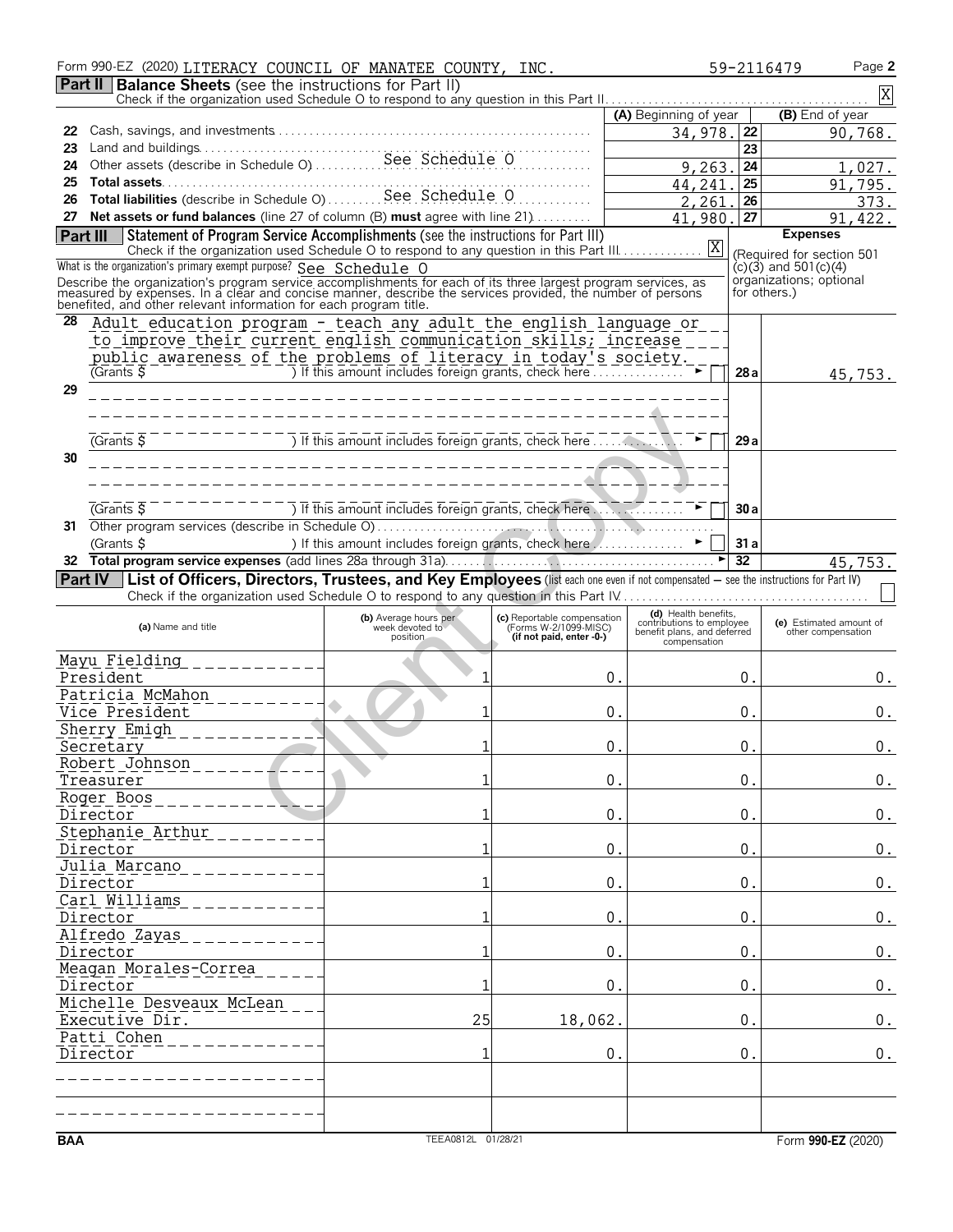| Form 990-EZ (2020) LITERACY COUNCIL OF MANATEE COUNTY, INC.<br>59-2116479                                                                                                                                                                                  |                 |            | Page 3 |
|------------------------------------------------------------------------------------------------------------------------------------------------------------------------------------------------------------------------------------------------------------|-----------------|------------|--------|
| Part V<br><b>Other Information</b> (Note the Schedule A and personal benefit contract statement requirements in                                                                                                                                            | See Sch O       |            |        |
|                                                                                                                                                                                                                                                            |                 | <b>Yes</b> | No     |
|                                                                                                                                                                                                                                                            | 33              |            | X      |
| 34 Were any significant changes made to the organizing or governing documents? If 'Yes,' attach a conformed copy of the amended documents if they reflect                                                                                                  |                 |            |        |
|                                                                                                                                                                                                                                                            | 34              |            | Χ      |
| 35 a Did the organization have unrelated business gross income of \$1,000 or more during the year from business activities                                                                                                                                 | 35 a            |            | Χ      |
| b If 'Yes' to line 35a, has the organization filed a Form 990-T for the year? If 'No,' provide an explanation in Schedule O.                                                                                                                               | 35 <sub>b</sub> |            |        |
|                                                                                                                                                                                                                                                            |                 |            |        |
| c Was the organization a section 501(c)(4), 501(c)(5), or 501(c)(6) organization subject to section 6033(e) notice, reporting, and proxy tax requirements during the year? If 'Yes,' complete Schedule C, Part III                                         | 35c             |            | Χ      |
| 36 Did the organization undergo a liquidation, dissolution, termination, or significant<br>disposition of net assets during the year? If 'Yes,' complete applicable parts of Schedule N                                                                    | 36              |            | Χ      |
| 37 a Enter amount of political expenditures, direct or indirect, as described in the instructions. $\blacktriangleright$ 37 a<br>0.                                                                                                                        |                 |            |        |
|                                                                                                                                                                                                                                                            | 37b             |            | Χ      |
| 38 a Did the organization borrow from, or make any loans to, any officer, director, trustee, or key employee; or were<br>any such loans made in a prior year and still outstanding at the end of the tax year covered by this return?                      |                 |            |        |
| <b>b</b> If 'Yes,' complete Schedule L, Part II, and enter the total                                                                                                                                                                                       | 38a             |            | Χ      |
| 38b<br>0.                                                                                                                                                                                                                                                  |                 |            |        |
| 39 Section 501(c)(7) organizations. Enter:                                                                                                                                                                                                                 |                 |            |        |
| 39a<br>0.                                                                                                                                                                                                                                                  |                 |            |        |
| 39 <sub>b</sub><br><b>b</b> Gross receipts, included on line 9, for public use of club facilities<br>0.                                                                                                                                                    |                 |            |        |
| 40 a Section 501(c)(3) organizations. Enter amount of tax imposed on the organization during the year under:                                                                                                                                               |                 |            |        |
| section 4911 ►<br>$0.$ ; section 4912 $\blacktriangleright$<br>0. ; section 4955<br>0.                                                                                                                                                                     |                 |            |        |
| b Section 501(c)(3), 501(c)(4), and 501(c)(29) organizations. Did the organization engage in any section 4958 excess<br>benefit transaction during the year, or did it engage in an excess benefit transaction in a prior year that has not been           |                 |            |        |
|                                                                                                                                                                                                                                                            | 40 b            |            | Χ      |
| c Section 501(c)(3), 501(c)(4), and 501(c)(29) organizations. Enter amount of tax imposed on organization managers or disqualified persons during the year under sections 4912, 4955, and 4958                                                             |                 |            |        |
| 0.                                                                                                                                                                                                                                                         |                 |            |        |
| d Section 501(c)(3), 501(c)(4), and 501(c)(29) organizations. Enter amount of tax on line 40c reimbursed<br>by the organization $\ldots$ $\ldots$ $\ldots$ $\ldots$ $\ldots$ $\ldots$ $\ldots$ $\ldots$ $\ldots$ $\ldots$ $\ldots$ $\ldots$ $\ldots$<br>0. |                 |            |        |
| e All organizations. At any time during the tax year, was the organization a party to a prohibited tax                                                                                                                                                     |                 |            |        |
|                                                                                                                                                                                                                                                            | 40 e            |            | Χ      |
| 41 List the states with which a copy of this return is filed > None                                                                                                                                                                                        |                 |            |        |
|                                                                                                                                                                                                                                                            |                 |            |        |
|                                                                                                                                                                                                                                                            |                 |            |        |
| 42 a The organization's                                                                                                                                                                                                                                    |                 |            |        |
| books are in care of ►<br>Literacy Council of Manatee County, Inc______.<br>Telephone no. $\blacktriangleright$ (941) 746-8197<br>Located at > 3501 Cortez Road West Bradenton FL<br>$ZIP + 4$<br>34210                                                    |                 |            |        |
|                                                                                                                                                                                                                                                            |                 | <b>Yes</b> | No     |
| <b>b</b> At any time during the calendar year, did the organization have an interest in or a signature or other authority over a<br>financial account in a foreign country (such as a bank account, securities account, or other financial account)?       | 42 b            |            | X      |
| If 'Yes,' enter the name of the foreign country ►                                                                                                                                                                                                          |                 |            |        |
|                                                                                                                                                                                                                                                            |                 |            |        |
|                                                                                                                                                                                                                                                            |                 |            |        |
|                                                                                                                                                                                                                                                            |                 |            |        |
|                                                                                                                                                                                                                                                            |                 |            |        |

| Lucatou at<br>3301 COLLEZ ROAU MESL DIAUENCON IL                                                                                 | $\sqrt{11}$ $\sqrt{11}$ | $.34$ / $.1V$ |  |    |
|----------------------------------------------------------------------------------------------------------------------------------|-------------------------|---------------|--|----|
| <b>b</b> At any time during the calendar year, did the organization have an interest in or a signature or other authority over a |                         |               |  | No |
| financial account in a foreign country (such as a bank account, securities account, or other financial account)?                 |                         | 42 b          |  | X  |
| If 'Yes,' enter the name of the foreign country                                                                                  |                         |               |  |    |

**c** At any time during the calendar year, did the organization maintain an office outside the United States?. . . . . . . . . . . . . . . **42 c**

See the instructions for exceptions and filing requirements for FinCEN Form 114, Report of Foreign Bank and Financial Accounts (FBAR).

If 'Yes,' enter the name of the foreign country  $\blacktriangleright$ 

|     | 43 Section 4947(a)(1) nonexempt charitable trusts filing Form 990-EZ in lieu of Form 1041 – Check here                                                                                                                            |                    |       | N/A |
|-----|-----------------------------------------------------------------------------------------------------------------------------------------------------------------------------------------------------------------------------------|--------------------|-------|-----|
|     |                                                                                                                                                                                                                                   |                    |       | N/A |
|     |                                                                                                                                                                                                                                   |                    | Yes I | No  |
|     | 44 a Did the organization maintain any donor advised funds during the year? If 'Yes,' Form 990 must be completed instead                                                                                                          | 44 a               |       | Χ   |
|     | <b>b</b> Did the organization operate one or more hospital facilities during the year? If 'Yes,' Form 990 must be completed                                                                                                       | 44 b               |       | X   |
|     | c Did the organization receive any payments for indoor tanning services during the year?                                                                                                                                          | 44 c               |       |     |
|     | <b>d</b> If 'Yes' to line 44c, has the organization filed a Form 720 to report these payments?                                                                                                                                    | 44 d               |       |     |
|     |                                                                                                                                                                                                                                   | 45 a               |       | Χ   |
|     | b Did the organization receive any payment from or engage in any transaction with a controlled entity within the meaning of section 512(b)(13)? If 'Yes,'<br>Form 990 and Schedule R may need to be completed instead of Form 990 | 45 b               |       |     |
| BAA | <b>TEEA0812L</b><br>10/26/20                                                                                                                                                                                                      | Form 990-EZ (2020) |       |     |

X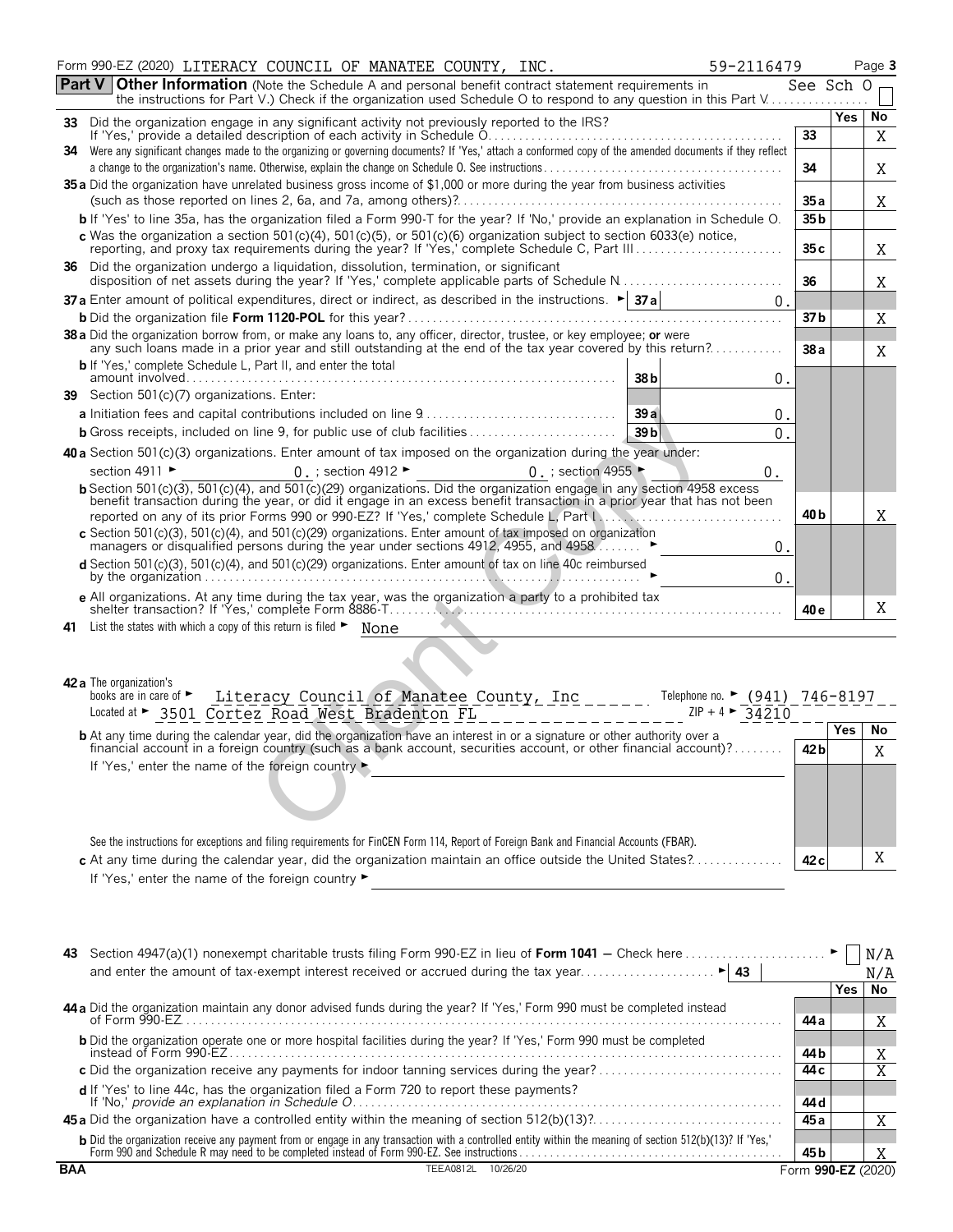|                  | Form 990-EZ (2020) LITERACY COUNCIL OF MANATEE COUNTY, INC.                                                                                                                                                                                                                                                              |                                                                        |                                                      | 59-2116479                                               |                                               |              | Page 4   |  |
|------------------|--------------------------------------------------------------------------------------------------------------------------------------------------------------------------------------------------------------------------------------------------------------------------------------------------------------------------|------------------------------------------------------------------------|------------------------------------------------------|----------------------------------------------------------|-----------------------------------------------|--------------|----------|--|
|                  |                                                                                                                                                                                                                                                                                                                          |                                                                        |                                                      |                                                          |                                               |              | Yes   No |  |
| 46               | Did the organization engage, directly or indirectly, in political campaign activities on behalf of or in opposition to                                                                                                                                                                                                   |                                                                        |                                                      |                                                          | 46                                            |              |          |  |
| <b>Part VI</b>   | Section 501(c)(3) Organizations Only                                                                                                                                                                                                                                                                                     |                                                                        |                                                      |                                                          |                                               |              | Χ        |  |
|                  | All section $501(c)(3)$ organizations must answer questions 47-49b and 52, and complete the tables                                                                                                                                                                                                                       |                                                                        |                                                      |                                                          |                                               |              |          |  |
|                  | for lines 50 and $51.$                                                                                                                                                                                                                                                                                                   |                                                                        |                                                      |                                                          |                                               |              |          |  |
|                  | Check if the organization used Schedule O to respond to any question in this Part VI                                                                                                                                                                                                                                     |                                                                        |                                                      |                                                          |                                               |              |          |  |
|                  |                                                                                                                                                                                                                                                                                                                          |                                                                        |                                                      |                                                          |                                               | Yes          | No       |  |
| 47               | Did the organization engage in lobbying activities or have a section 501(h) election in effect during the tax year? If 'Yes,'                                                                                                                                                                                            |                                                                        |                                                      |                                                          | 47                                            |              | Χ        |  |
| 48               | Is the organization a school as described in section 170(b)(1)(A)(ii)? If 'Yes,' complete Schedule E                                                                                                                                                                                                                     |                                                                        |                                                      |                                                          | 48                                            |              | X        |  |
|                  |                                                                                                                                                                                                                                                                                                                          |                                                                        |                                                      |                                                          | 49 a                                          |              | X        |  |
|                  |                                                                                                                                                                                                                                                                                                                          |                                                                        |                                                      |                                                          | 49 <sub>b</sub>                               |              |          |  |
| 50               | Complete this table for the organization's five highest compensated employees (other than officers, directors, trustees, and key<br>employees) who each received more than \$100,000 of compensation from the organization. If there is none, enter 'None.'                                                              |                                                                        |                                                      |                                                          |                                               |              |          |  |
|                  |                                                                                                                                                                                                                                                                                                                          | (b) Average hours                                                      |                                                      | (d) Health benefits,                                     |                                               |              |          |  |
|                  | (a) Name and title of each employee                                                                                                                                                                                                                                                                                      | per week devoted<br>to position                                        | (c) Reportable compensation<br>(Forms W-2/1099-MISC) | contributions to employee<br>benefit plans, and deferred | (e) Estimated amount of<br>other compensation |              |          |  |
|                  |                                                                                                                                                                                                                                                                                                                          |                                                                        |                                                      | compensation                                             |                                               |              |          |  |
| None             | --------------------                                                                                                                                                                                                                                                                                                     |                                                                        |                                                      |                                                          |                                               |              |          |  |
|                  |                                                                                                                                                                                                                                                                                                                          |                                                                        |                                                      |                                                          |                                               |              |          |  |
|                  | ___________________                                                                                                                                                                                                                                                                                                      |                                                                        |                                                      |                                                          |                                               |              |          |  |
|                  |                                                                                                                                                                                                                                                                                                                          |                                                                        |                                                      |                                                          |                                               |              |          |  |
|                  | --------------------                                                                                                                                                                                                                                                                                                     |                                                                        |                                                      |                                                          |                                               |              |          |  |
|                  | __________________                                                                                                                                                                                                                                                                                                       |                                                                        |                                                      |                                                          |                                               |              |          |  |
|                  |                                                                                                                                                                                                                                                                                                                          |                                                                        |                                                      |                                                          |                                               |              |          |  |
|                  | ___________________                                                                                                                                                                                                                                                                                                      |                                                                        |                                                      |                                                          |                                               |              |          |  |
|                  |                                                                                                                                                                                                                                                                                                                          |                                                                        |                                                      |                                                          |                                               |              |          |  |
| 51               | f Total number of other employees paid over \$100,000 ▶                                                                                                                                                                                                                                                                  |                                                                        |                                                      |                                                          |                                               |              |          |  |
|                  | Complete this table for the organization's five highest compensated independent contractors who each received more than \$100,000 of compensation from the organization. If there is none, enter 'None.'                                                                                                                 |                                                                        |                                                      |                                                          |                                               |              |          |  |
|                  | (a) Name and business address of each independent contractor                                                                                                                                                                                                                                                             |                                                                        |                                                      | (b) Type of service                                      | (c) Compensation                              |              |          |  |
|                  | None ________________                                                                                                                                                                                                                                                                                                    |                                                                        |                                                      |                                                          |                                               |              |          |  |
|                  |                                                                                                                                                                                                                                                                                                                          |                                                                        |                                                      |                                                          |                                               |              |          |  |
|                  |                                                                                                                                                                                                                                                                                                                          |                                                                        |                                                      |                                                          |                                               |              |          |  |
|                  |                                                                                                                                                                                                                                                                                                                          |                                                                        |                                                      |                                                          |                                               |              |          |  |
|                  |                                                                                                                                                                                                                                                                                                                          |                                                                        |                                                      |                                                          |                                               |              |          |  |
|                  |                                                                                                                                                                                                                                                                                                                          |                                                                        |                                                      |                                                          |                                               |              |          |  |
|                  |                                                                                                                                                                                                                                                                                                                          |                                                                        |                                                      |                                                          |                                               |              |          |  |
|                  |                                                                                                                                                                                                                                                                                                                          |                                                                        |                                                      |                                                          |                                               |              |          |  |
|                  |                                                                                                                                                                                                                                                                                                                          |                                                                        |                                                      |                                                          |                                               |              |          |  |
|                  |                                                                                                                                                                                                                                                                                                                          |                                                                        |                                                      |                                                          |                                               |              |          |  |
|                  | 52 Did the organization complete Schedule A? Note: All section $501(c)(3)$ organizations must attach a                                                                                                                                                                                                                   |                                                                        |                                                      |                                                          |                                               |              |          |  |
|                  |                                                                                                                                                                                                                                                                                                                          |                                                                        |                                                      |                                                          | $X$ Yes                                       |              | No       |  |
|                  | Under penalties of perjury, I declare that I have examined this return, including accompanying schedules and statements, and to the best of my knowledge and belief, it is<br>true, correct, and complete. Declaration of preparer (other than officer) is based on all information of which preparer has any knowledge. |                                                                        |                                                      |                                                          |                                               |              |          |  |
|                  |                                                                                                                                                                                                                                                                                                                          |                                                                        |                                                      |                                                          |                                               |              |          |  |
| Sign             | Signature of officer                                                                                                                                                                                                                                                                                                     |                                                                        |                                                      | Date                                                     |                                               |              |          |  |
| <b>Here</b>      | Robert Johnson<br>Type or print name and title                                                                                                                                                                                                                                                                           |                                                                        |                                                      | Treasurer                                                |                                               |              |          |  |
|                  | Print/Type preparer's name                                                                                                                                                                                                                                                                                               | Preparer's signature                                                   | Date                                                 |                                                          | PTIN                                          |              |          |  |
|                  | Gabriela<br>Macias                                                                                                                                                                                                                                                                                                       | Gabriela<br>Macias                                                     |                                                      | Check<br>self-employed                                   | P02111325                                     |              |          |  |
| Paid<br>Preparer | Firm's name ►                                                                                                                                                                                                                                                                                                            |                                                                        |                                                      |                                                          |                                               |              |          |  |
| <b>Use Only</b>  | 535 36 St W<br>Firm's address ►                                                                                                                                                                                                                                                                                          | Optimum Tax and Accounting Consultants LLC<br>84-4969035<br>Firm's EIN |                                                      |                                                          |                                               |              |          |  |
|                  | Palmetto, FL 34221<br>Phone no.                                                                                                                                                                                                                                                                                          |                                                                        |                                                      |                                                          |                                               | 941-526-3851 |          |  |
|                  | May the IRS discuss this return with the preparer shown above? See instructions                                                                                                                                                                                                                                          |                                                                        |                                                      |                                                          | $\overline{X}$ Yes                            |              | No       |  |

| BAA | Form <b>990-EZ</b><br>(2020) |
|-----|------------------------------|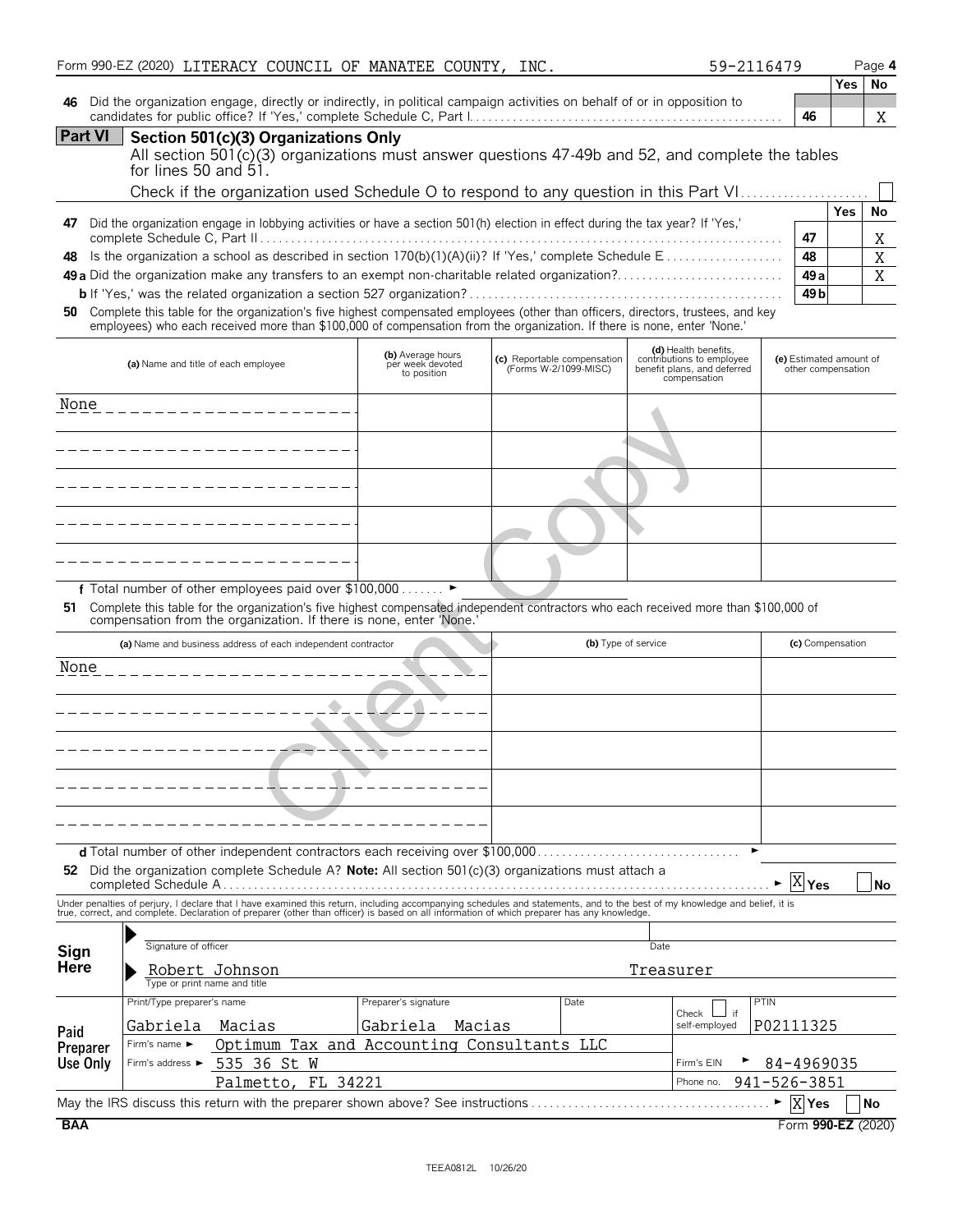| <b>SCHEDULE A</b>                   |  |
|-------------------------------------|--|
| $(F_{\rm O}r_{\rm m}$ 990 or 990.FZ |  |

# **Public Charity Status and Public Support**  $\frac{\text{OMB NO. 1545-0047}}{2222}$

**Complete if the organization is a section 501(c)(3) organization or a section 4947(a)(1) nonexempt charitable trust.**

■ Attach to Form 990 or Form 990-EZ.<br>The pow/Form990 for instructions and the latest information. Department of the Treasury **Co to** *www.irs.gov/Form990* for instructions and the latest information.

| 2020                  |  |
|-----------------------|--|
| <b>Open to Public</b> |  |

**Name of the organization Employer identification number Part I Reason for Public Charity Status.** (All organizations must complete this part.) See instructions. The organization is not a private foundation because it is: (For lines 1 through 12, check only one box.) **1** A church, convention of churches, or association of churches described in **section 170(b)(1)(A)(i). 2** A school described in **section 170(b)(1)(A)(ii).** (Attach Schedule E (Form 990 or 990-EZ).) **3** A hospital or a cooperative hospital service organization described in **section 170(b)(1)(A)(iii). 4** A medical research organization operated in conjunction with a hospital described in **section 170(b)(1)(A)(iii)**. Enter the hospital's name, city, and state: **5** An organization operated for the benefit of a college or university owned or operated by a governmental unit described in **section 170(b)(1)(A)(iv).** (Complete Part II.) **6** A federal, state, or local government or governmental unit described in **section 170(b)(1)(A)(v). 7 X** An organization that normally receives a substantial part of its support from a governmental unit or from the general public described in **section 170(b)(1)(A)(vi).** (Complete Part II.) **8** A community trust described in **section 170(b)(1)(A)(vi).** (Complete Part II.) **9** An agricultural research organization described in **section 170(b)(1)(A)(ix)** operated in conjunction with a land-grant college or university or a non-land-grant college of agriculture (see instructions). Enter the name, city, and state of the college or university: **10** An organization that normally receives (1) more than 33-1/3% of its support from contributions, membership fees, and gross receipts from activities related to its exempt functions, subject to certain exceptions; and (2) no more than 33-1/3% of its support from gross<br>investment income and unrelated business taxable income (less section 511 tax) from bus June 30, 1975. See **section 509(a)(2).** (Complete Part III.) **11** An organization organized and operated exclusively to test for public safety. See **section 509(a)(4).** 12 An organization organized and operated exclusively for the benefit of, to perform the functions of, or to carry out the purposes of one or more publicly supported organizations described in **section 509(a)(1)** or **section 509(a)(2).** See **section 509(a)(3).** Check the box in lines 12a through 12d that describes the type of supporting organization and complete lines 12e, 12f, and 12g. **a |** Type I. A supporting organization operated, supervised, or controlled by its supported organization(s), typically by giving the supported organization(s) the power to regularly appoint or elect a majority of the directors or trustees of the supporting organization. **You must complete Part IV, Sections A and B. b Type II.** A supporting organization supervised or controlled in connection with its supported organization(s), by having control or management of the supporting organization vested in the same persons that control or manage the supported organization(s). **You must complete Part IV, Sections A and C. c Type III functionally integrated.** A supporting organization operated in connection with, and functionally integrated with, its supported organization(s) (see instructions). **You must complete Part IV, Sections A, D, and E. d Type III non-functionally integrated.** A supporting organization operated in connection with its supported organization(s) that is not functionally integrated. The organization generally must satisfy a distribution requirement and an attentiveness requirement (see instructions). **You must complete Part IV, Sections A and D, and Part V. e** | Check this box if the organization received a written determination from the IRS that it is a Type I, Type II, Type III functionally integrated, or Type III non-functionally integrated supporting organization. **f** Enter the number of supported organizations. . . . . . . . . . . . . . . . . . . . . . . . . . . . . . . . . . . . . . . . . . . . . . . . . . . . . . . . . . . . . . . . . . . . . . . . . **g** Provide the following information about the supported organization(s). **(i)** Name of supported organization **(ii)** EIN **(iii)** Type of organization **(iv)** Is the **(v)** Amount of monetary **(vi)** Amount of other **(iii)** Type of organization listed **conducts** support (see instructions) **(iiii)** (described on lines 1-10 organization listed support (see instructions) support (see instructions) above (see instructions)) in your governing document? **Yes No (A) (B) (C) (D) (E)** LITERACY COUNCIL OF MANATEE COUNTY, INC.  $\sim$  59-2116479 X i). (Complete Part II.)<br>
ibed in section 170(b)(1)(A)(vi). (Complete Part II.)<br>
grapnization described in section 170(b)(1)(A)(A)(ki) operated in conjunction with a land-grapnization described in section 170(b)(1)(A)(Kix)

**Total**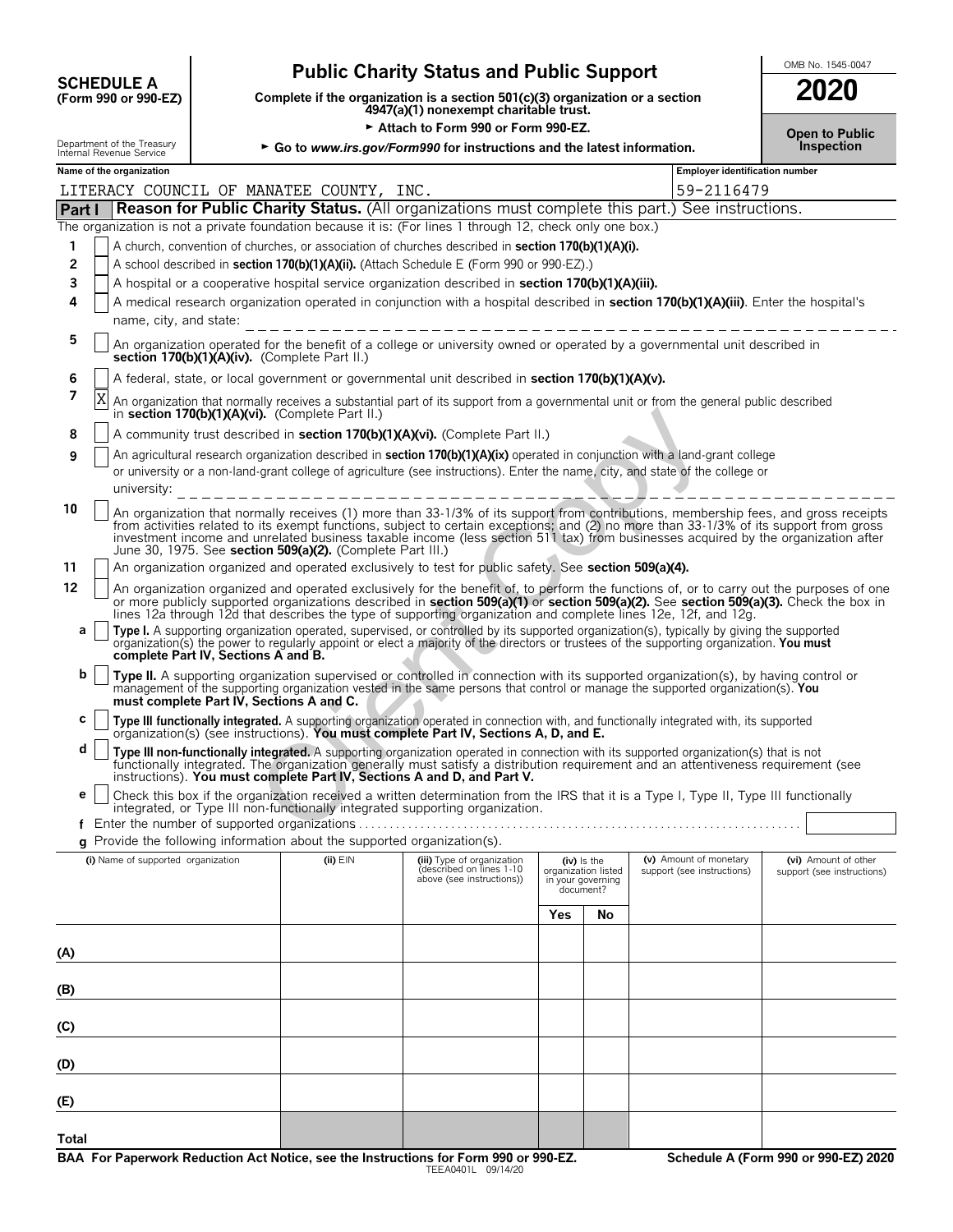# Schedule A (Form 990 or 990-EZ) 2020 LITERACY COUNCIL OF MANATEE COUNTY, INC. 59-2116479 Page **2**

**Part II Support Schedule for Organizations Described in Sections 170(b)(1)(A)(iv) and 170(b)(1)(A)(vi)** (Complete only if you checked the box on line 5, 7, or 8 of Part I or if the organization failed to qualify under Part III. If the organization fails to qualify under the tests listed below, please complete Part III.)

|              | <b>Section A. Public Support</b>                                                                                                                                                                                                                                                                                                                                                                        |          |          |            |            |          |              |
|--------------|---------------------------------------------------------------------------------------------------------------------------------------------------------------------------------------------------------------------------------------------------------------------------------------------------------------------------------------------------------------------------------------------------------|----------|----------|------------|------------|----------|--------------|
|              | Calendar year (or fiscal year<br>beginning in) $\rightarrow$                                                                                                                                                                                                                                                                                                                                            | (a) 2016 | (b) 2017 | $(c)$ 2018 | $(d)$ 2019 | (e) 2020 | (f) Total    |
| $\mathbf{1}$ | Gifts, grants, contributions, and<br>membership fees received. (Do not<br>include any 'unusual grants.'). $\dots$                                                                                                                                                                                                                                                                                       | 32, 133. | 24,590   | 33, 316.   | 43,702.    | 84, 912. | 218,653.     |
|              | 2 Tax revenues levied for the<br>organization's benefit and<br>either paid to or expended<br>on its behalf                                                                                                                                                                                                                                                                                              |          |          |            |            |          | $0$ .        |
| 3            | The value of services or<br>facilities furnished by a<br>governmental unit to the<br>organization without charge                                                                                                                                                                                                                                                                                        |          |          |            |            |          | $0$ .        |
| 4            | Total. Add lines 1 through 3                                                                                                                                                                                                                                                                                                                                                                            | 32, 133. | 24,590   | 33, 316.   | 43,702.    | 84, 912. | 218,653.     |
| 5            | The portion of total<br>contributions by each person<br>(other than a governmental<br>unit or publicly supported<br>organization) included on line 1<br>that exceeds 2% of the amount<br>shown on line 11, column (f)                                                                                                                                                                                   |          |          |            |            |          | $0_{.}$      |
| 6            | <b>Public support.</b> Subtract line 5<br>from line $4$                                                                                                                                                                                                                                                                                                                                                 |          |          |            |            |          | 218,653.     |
|              | <b>Section B. Total Support</b>                                                                                                                                                                                                                                                                                                                                                                         |          |          |            |            |          |              |
|              | Calendar year (or fiscal year<br>beginning in) $\rightarrow$                                                                                                                                                                                                                                                                                                                                            | (a) 2016 | (b) 2017 | $(c)$ 2018 | $(d)$ 2019 | (e) 2020 | (f) Total    |
| 7            | Amounts from line 4                                                                                                                                                                                                                                                                                                                                                                                     | 32, 133. | 24,590.  | 33, 316.   | 43,702.    | 84, 912. | 218,653.     |
| 8            | Gross income from interest.<br>dividends, payments received<br>on securities loans, rents,<br>royalties, and income from<br>similar sources                                                                                                                                                                                                                                                             | 48       | 29.      | 22.        | 7.         | 131.     | 237.         |
| 9            | Net income from unrelated<br>business activities, whether or<br>not the business is regularly<br>carried on                                                                                                                                                                                                                                                                                             |          |          |            |            |          | $0$ .        |
|              | <b>10</b> Other income. Do not include<br>gain or loss from the sale of<br>capital assets (Explain in<br>Part $V1.$ )                                                                                                                                                                                                                                                                                   |          |          |            |            |          | $0$ .        |
| 11           | Total support. Add lines 7<br>through $10$                                                                                                                                                                                                                                                                                                                                                              |          |          |            |            |          | 218,890.     |
| 12           | Gross receipts from related activities, etc. (see instructions)                                                                                                                                                                                                                                                                                                                                         |          |          |            |            | 12       | 21,666.      |
| 13           | First 5 years. If the Form 990 is for the organization's first, second, third, fourth, or fifth tax year as a section 501(c)(3)                                                                                                                                                                                                                                                                         |          |          |            |            |          |              |
|              | Section C. Computation of Public Support Percentage                                                                                                                                                                                                                                                                                                                                                     |          |          |            |            |          |              |
|              | 14 Public support percentage for 2020 (line 6, column (f), divided by line 11, column (f)                                                                                                                                                                                                                                                                                                               |          |          |            |            | 14       | 99.89%       |
|              |                                                                                                                                                                                                                                                                                                                                                                                                         |          |          |            |            | 15       | 99.93%       |
|              | 16a 33-1/3% support test-2020. If the organization did not check the box on line 13, and line 14 is 33-1/3% or more, check this box                                                                                                                                                                                                                                                                     |          |          |            |            |          | $\mathbf{X}$ |
|              | <b>b 33-1/3% support test-2019.</b> If the organization did not check a box on line 13 or 16a, and line 15 is 33-1/3% or more, check this box                                                                                                                                                                                                                                                           |          |          |            |            |          |              |
|              | 17a 10%-facts-and-circumstances test-2020. If the organization did not check a box on line 13, 16a, or 16b, and line 14 is 10%<br>or more, and if the organization meets the facts-and-circumstances test, check this box and stop here. Explain in Part VI how<br>the organization meets the facts-and-circumstances test. The organization qualifies as a publicly supported organization             |          |          |            |            |          |              |
|              | <b>b 10%-facts-and-circumstances test-2019.</b> If the organization did not check a box on line 13, 16a, 16b, or 17a, and line 15 is 10%<br>or more, and if the organization meets the facts-and-circumstances test, check this box and stop here. Explain in Part VI how the<br>organization meets the 'facts-and-circumstances' test. The organization qualifies as a publicly supported organization |          |          |            |            |          |              |
|              | 18 Private foundation. If the organization did not check a box on line 13, 16a, 16b, 17a, or 17b, check this box and see instructions                                                                                                                                                                                                                                                                   |          |          |            |            |          |              |

**BAA Schedule A (Form 990 or 990-EZ) 2020**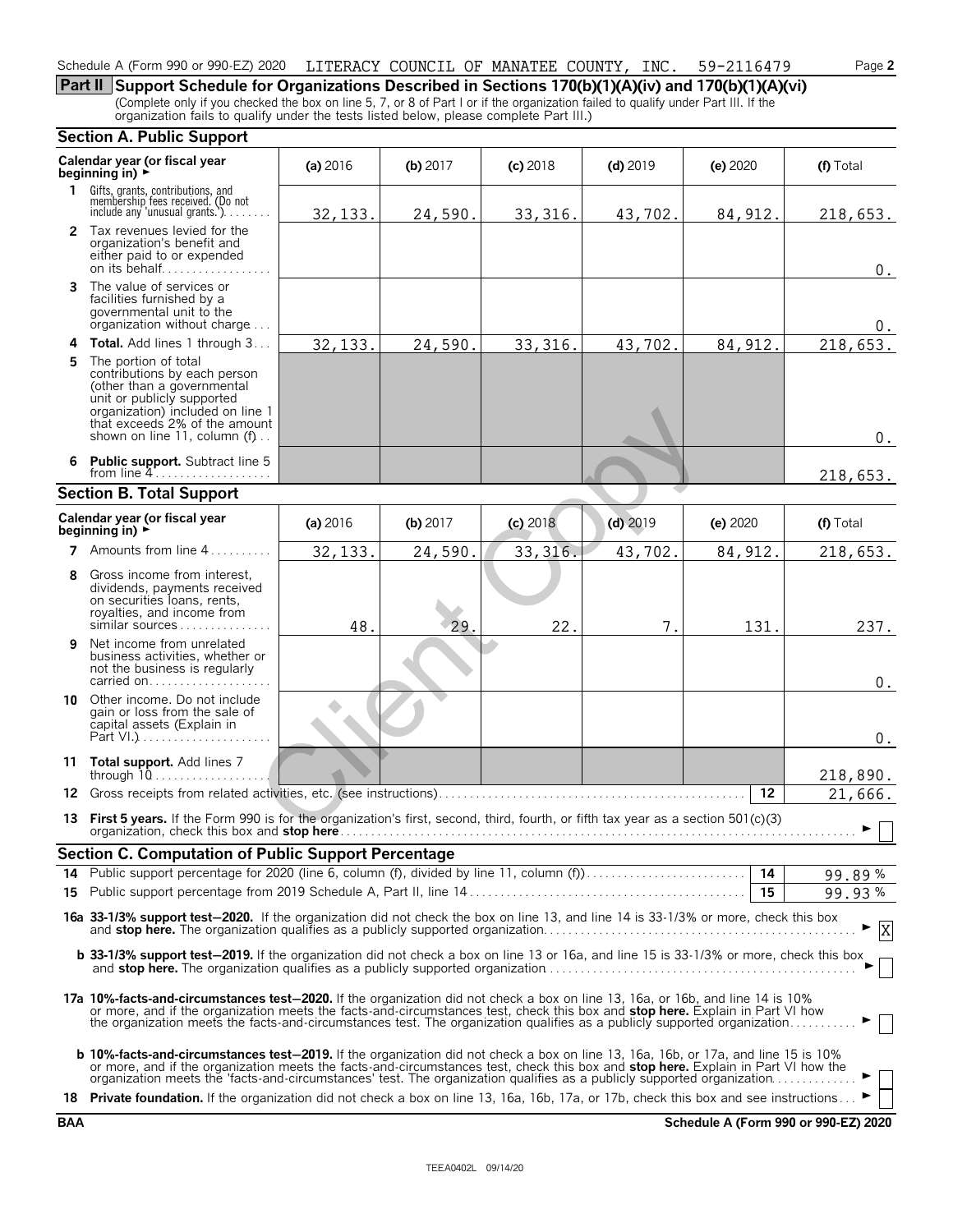# **Part III Support Schedule for Organizations Described in Section 509(a)(2)**

(Complete only if you checked the box on line 10 of Part I or if the organization failed to qualify under Part II. If the organization fails to qualify under the tests listed below, please complete Part II.)

|            | <b>Section A. Public Support</b>                                                                                                                                                                                                                                              |          |                    |            |            |            |                                      |
|------------|-------------------------------------------------------------------------------------------------------------------------------------------------------------------------------------------------------------------------------------------------------------------------------|----------|--------------------|------------|------------|------------|--------------------------------------|
|            | Calendar year (or fiscal year beginning in) ►<br>1 Gifts, grants, contributions,<br>and membership fees<br>received. (Do not include                                                                                                                                          | (a) 2016 | (b) $2017$         | $(c)$ 2018 | $(d)$ 2019 | $(e)$ 2020 | (f) Total                            |
|            | any 'unusual grants.')                                                                                                                                                                                                                                                        |          |                    |            |            |            |                                      |
|            | 2 Gross receipts from admissions,<br>merchandise sold or services<br>performed, or facilities<br>furnished in any activity that is<br>related to the organization's<br>$tax\text{-}exempt$ purpose                                                                            |          |                    |            |            |            |                                      |
| 3.         | Gross receipts from activities<br>that are not an unrelated trade<br>or business under section 513.                                                                                                                                                                           |          |                    |            |            |            |                                      |
| 4          | Tax revenues levied for the<br>organization's benefit and<br>either paid to or expended on<br>its behalf                                                                                                                                                                      |          |                    |            |            |            |                                      |
| 5.         | The value of services or<br>facilities furnished by a<br>governmental unit to the<br>organization without charge                                                                                                                                                              |          |                    |            |            |            |                                      |
| 6          | <b>Total.</b> Add lines 1 through 5<br><b>7a</b> Amounts included on lines 1,<br>2, and 3 received from<br>disqualified persons                                                                                                                                               |          |                    |            |            |            |                                      |
|            | <b>b</b> Amounts included on lines 2<br>and 3 received from other than<br>disqualified persons that<br>exceed the greater of \$5,000 or<br>1% of the amount on line 13                                                                                                        |          |                    |            |            |            |                                      |
|            | c Add lines $7a$ and $7b$                                                                                                                                                                                                                                                     |          |                    |            |            |            |                                      |
|            | <b>Public support.</b> (Subtract line                                                                                                                                                                                                                                         |          |                    |            |            |            |                                      |
|            | <b>Section B. Total Support</b>                                                                                                                                                                                                                                               |          |                    |            |            |            |                                      |
|            | Calendar year (or fiscal year beginning in) $\blacktriangleright$                                                                                                                                                                                                             | (a) 2016 | (b) 2017           | $(c)$ 2018 | $(d)$ 2019 | (e) 2020   | (f) Total                            |
| 9          | Amounts from line 6                                                                                                                                                                                                                                                           |          |                    |            |            |            |                                      |
|            | <b>10a</b> Gross income from interest, dividends,<br>payments received on securities loans,<br>rents, royalties, and income from<br>similar sources<br><b>b</b> Unrelated business taxable                                                                                    |          |                    |            |            |            |                                      |
|            | income (less section 511<br>taxes) from businesses<br>acquired after June 30, 1975<br>c Add lines 10a and $10b$                                                                                                                                                               |          |                    |            |            |            |                                      |
| 11         | Net income from unrelated business<br>activities not included in line 10b,<br>whether or not the business is<br>regularly carried on $\dots\dots\dots\dots$                                                                                                                   |          |                    |            |            |            |                                      |
|            | 12 Other income. Do not include<br>gain or loss from the sale of<br>capital assets (Explain in                                                                                                                                                                                |          |                    |            |            |            |                                      |
|            | 13 Total support. (Add lines 9,<br>10c, 11, and $12$                                                                                                                                                                                                                          |          |                    |            |            |            |                                      |
|            | 14 First 5 years. If the Form 990 is for the organization's first, second, third, fourth, or fifth tax year as a section 501(c)(3)<br>organization, check this box and stop here                                                                                              |          |                    |            |            |            |                                      |
|            | <b>Section C. Computation of Public Support Percentage</b>                                                                                                                                                                                                                    |          |                    |            |            |            |                                      |
|            | 15 Public support percentage for 2020 (line 8, column (f), divided by line 13, column (f)                                                                                                                                                                                     |          |                    |            |            | 15         | န့                                   |
|            |                                                                                                                                                                                                                                                                               |          |                    |            |            | 16         | ०७                                   |
|            | Section D. Computation of Investment Income Percentage                                                                                                                                                                                                                        |          |                    |            |            |            |                                      |
| 17         |                                                                                                                                                                                                                                                                               |          |                    |            |            | 17         | %                                    |
| 18         |                                                                                                                                                                                                                                                                               |          |                    |            |            | 18         | ०७                                   |
|            | 19a 33-1/3% support tests-2020. If the organization did not check the box on line 14, and line 15 is more than 33-1/3%, and line 17<br>is not more than 33-1/3%, check this box and stop here. The organization qualifies as a publicly supported organization                |          |                    |            |            |            |                                      |
|            | <b>b</b> 33-1/3% support tests-2019. If the organization did not check a box on line 14 or line 19a, and line 16 is more than 33-1/3%, and<br>line 18 is not more than 33-1/3%, check this box and stop here. The organization qualifies as a publicly supported organization |          |                    |            |            |            |                                      |
| 20         | Private foundation. If the organization did not check a box on line 14, 19a, or 19b, check this box and see instructions.                                                                                                                                                     |          |                    |            |            |            |                                      |
| <b>BAA</b> |                                                                                                                                                                                                                                                                               |          | TEEA0403L 09/14/20 |            |            |            | Schedule A (Form 990 or 990-EZ) 2020 |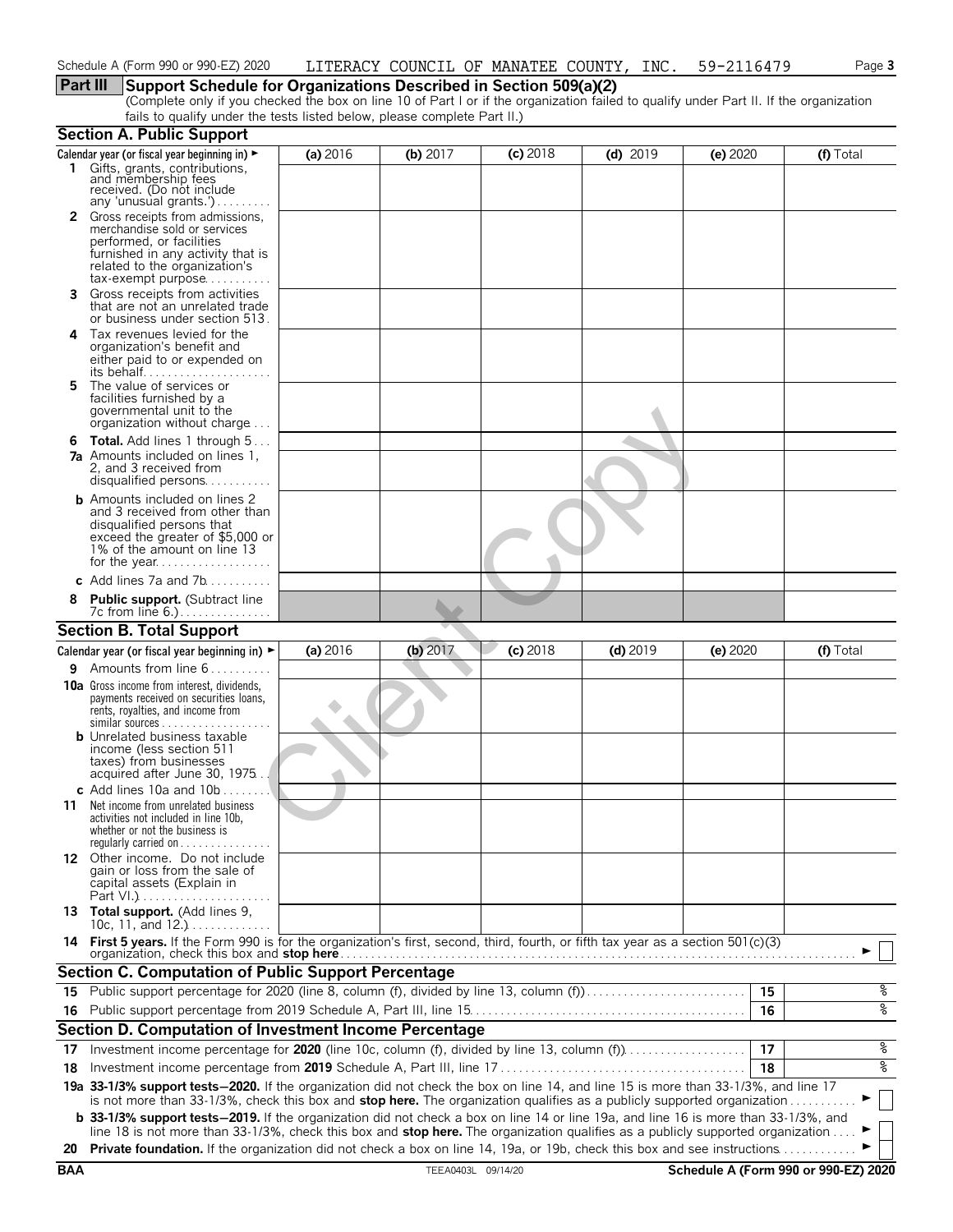# **Part IV Supporting Organizations**

(Complete only if you checked a box in line 12 on Part I. If you checked box 12a, Part I, complete Sections A and B. If you checked box 12b, Part I, complete Sections A and C. If you checked box 12c, Part I, complete Sections A, D, and E. If you checked box 12d, Part I, complete Sections A and D, and complete Part V.)

# **Section A. All Supporting Organizations**

|   |                                                                                                                                                                                                                                                                                                                                                                                                                                                                                                                                              |                | <b>Yes</b> | No |
|---|----------------------------------------------------------------------------------------------------------------------------------------------------------------------------------------------------------------------------------------------------------------------------------------------------------------------------------------------------------------------------------------------------------------------------------------------------------------------------------------------------------------------------------------------|----------------|------------|----|
|   | 1 Are all of the organization's supported organizations listed by name in the organization's governing documents?<br>If 'No,' describe in Part VI how the supported organizations are designated. If designated by class or purpose, describe<br>the designation. If historic and continuing relationship, explain.                                                                                                                                                                                                                          | 1              |            |    |
|   | 2 Did the organization have any supported organization that does not have an IRS determination of status under section<br>$509(a)(1)$ or (2)? If 'Yes,' explain in Part VI how the organization determined that the supported organization was<br>described in section $509(a)(1)$ or (2).                                                                                                                                                                                                                                                   | $\overline{2}$ |            |    |
|   | 3a Did the organization have a supported organization described in section 501(c)(4), (5), or (6)? If 'Yes,' answer lines 3b<br>and 3c below.                                                                                                                                                                                                                                                                                                                                                                                                | 3a             |            |    |
|   | <b>b</b> Did the organization confirm that each supported organization qualified under section $501(c)(4)$ , (5), or (6) and<br>satisfied the public support tests under section 509(a)(2)? If 'Yes,' describe in <b>Part VI</b> when and how the organization<br>made the determination.                                                                                                                                                                                                                                                    | 3 <sub>b</sub> |            |    |
|   | c Did the organization ensure that all support to such organizations was used exclusively for section $170(c)(2)(B)$<br>purposes? If 'Yes,' explain in <b>Part VI</b> what controls the organization put in place to ensure such use.                                                                                                                                                                                                                                                                                                        | 3c             |            |    |
|   | 4a Was any supported organization not organized in the United States ('foreign supported organization')? If 'Yes' and<br>if you checked box 12a or 12b in Part I, answer lines 4b and 4c below.                                                                                                                                                                                                                                                                                                                                              | 4a             |            |    |
|   | <b>b</b> Did the organization have ultimate control and discretion in deciding whether to make grants to the foreign supported<br>organization? If 'Yes,' describe in Part VI how the organization had such control and discretion despite being controlled<br>or supervised by or in connection with its supported organizations.                                                                                                                                                                                                           | 4b             |            |    |
|   | c Did the organization support any foreign supported organization that does not have an IRS determination under<br>sections 501(c)(3) and 509(a)(1) or (2)? If 'Yes,' explain in <b>Part VI</b> what controls the organization used to ensure that<br>all support to the foreign supported organization was used exclusively for section $170(c)(2)(B)$ purposes.                                                                                                                                                                            | 4с             |            |    |
|   | 5a Did the organization add, substitute, or remove any supported organizations during the tax year? If 'Yes,' answer lines<br>5b and 5c below (if applicable). Also, provide detail in Part VI, including (i) the names and EIN numbers of the<br>supported organizations added, substituted, or removed; (ii) the reasons for each such action; (iii) the<br>authority under the organization's organizing document authorizing such action; and (iv) how the action was<br>accomplished (such as by amendment to the organizing document). | 5a             |            |    |
|   | <b>b Type I or Type II only.</b> Was any added or substituted supported organization part of a class already designated in the<br>organization's organizing document?                                                                                                                                                                                                                                                                                                                                                                        | 5b             |            |    |
|   | c Substitutions only. Was the substitution the result of an event beyond the organization's control?                                                                                                                                                                                                                                                                                                                                                                                                                                         | 5c             |            |    |
|   | 6 Did the organization provide support (whether in the form of grants or the provision of services or facilities) to<br>anyone other than (i) its supported organizations, (ii) individuals that are part of the charitable class benefited by one<br>or more of its supported organizations, or (iii) other supporting organizations that also support or benefit one or more of<br>the filing organization's supported organizations? If 'Yes,' provide detail in Part VI.                                                                 | 6              |            |    |
| 7 | Did the organization provide a grant, loan, compensation, or other similar payment to a substantial contributor<br>(as defined in section 4958(c)( $3$ )(C)), a family member of a substantial contributor, or a 35% controlled entity with<br>regard to a substantial contributor? If 'Yes,' complete Part I of Schedule L (Form 990 or 990-EZ).                                                                                                                                                                                            | 7              |            |    |
|   | 8 Did the organization make a loan to a disqualified person (as defined in section 4958) not described in line 7? If 'Yes,'<br>complete Part I of Schedule L (Form 990 or 990-EZ).                                                                                                                                                                                                                                                                                                                                                           | ୪              |            |    |
|   | 9a Was the organization controlled directly or indirectly at any time during the tax year by one or more disqualified persons,<br>as defined in section 4946 (other than foundation managers and organizations described in section 509(a)(1) or (2))?<br>If 'Yes,' provide detail in <b>Part VI.</b>                                                                                                                                                                                                                                        | 9a             |            |    |
|   | <b>b</b> Did one or more disqualified persons (as defined in line 9a) hold a controlling interest in any entity in which the<br>supporting organization had an interest? If 'Yes,' provide detail in Part VI.                                                                                                                                                                                                                                                                                                                                | 9b             |            |    |
|   | c Did a disqualified person (as defined in line 9a) have an ownership interest in, or derive any personal benefit from,<br>assets in which the supporting organization also had an interest? If 'Yes,' provide detail in <b>Part VI.</b>                                                                                                                                                                                                                                                                                                     | 9c             |            |    |
|   | 10a Was the organization subject to the excess business holdings rules of section 4943 because of section 4943(f) (regarding<br>certain Type II supporting organizations, and all Type III non-functionally integrated supporting organizations)? If 'Yes,'<br>answer line 10b below.                                                                                                                                                                                                                                                        | 10a            |            |    |
|   | <b>b</b> Did the organization have any excess business holdings in the tax year? (Use Schedule C, Form 4720, to determine<br>whether the organization had excess business holdings.).                                                                                                                                                                                                                                                                                                                                                        | 10b            |            |    |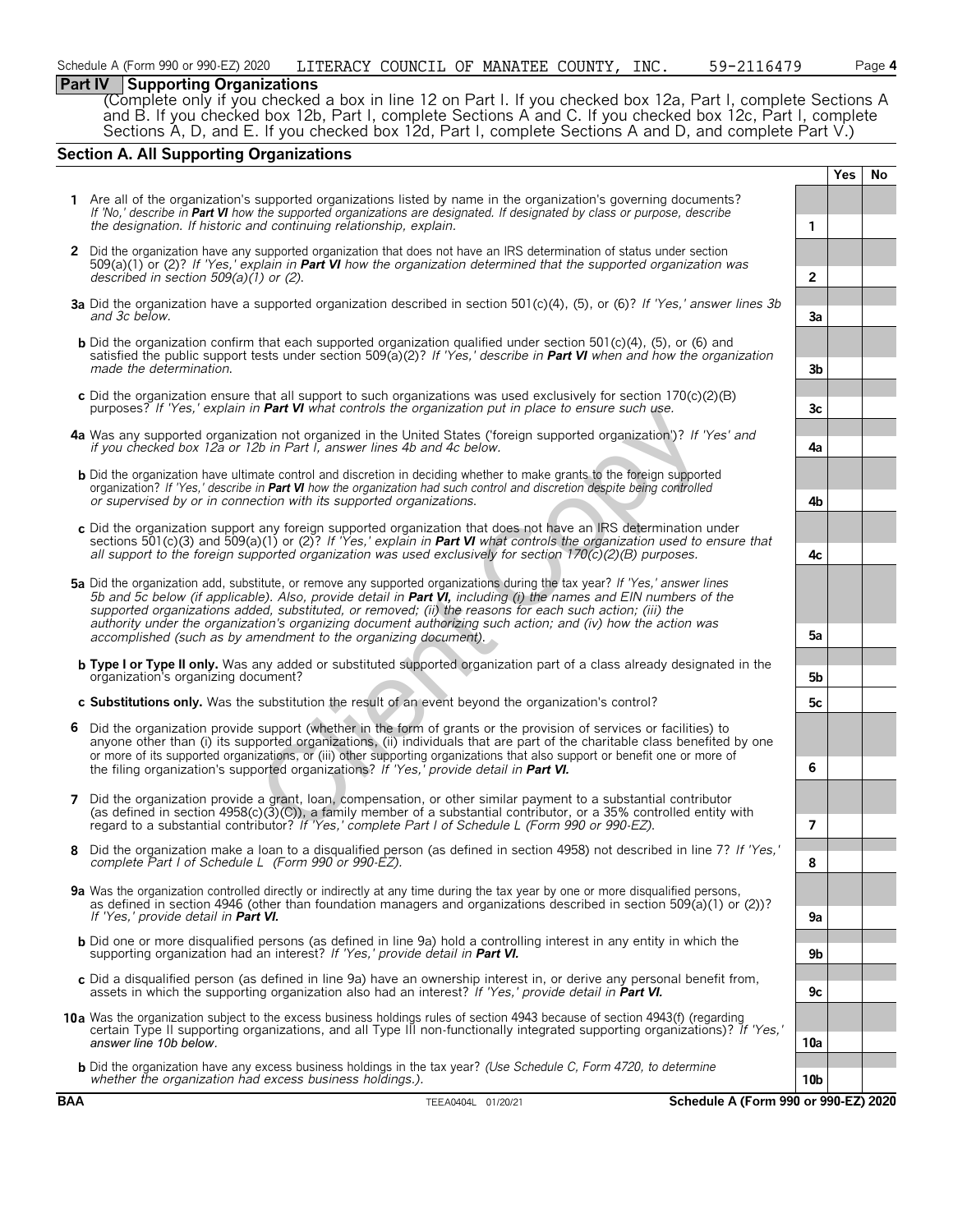#### Schedule A (Form 990 or 990-EZ) 2020 LITERACY COUNCIL OF MANATEE COUNTY, INC. 59-2116479 Page **5 Part IV Supporting Organizations** *(continued)*

| 5479 | Paq |
|------|-----|
|------|-----|

**Yes No**

|                                                                                                                                                | Yes | No |
|------------------------------------------------------------------------------------------------------------------------------------------------|-----|----|
| 11 Has the organization accepted a gift or contribution from any of the following persons?                                                     |     |    |
| a A person who directly or indirectly controls, either alone or together with persons described in lines 11b and 11c below,                    |     |    |
| the governing body of a supported organization?<br>11a                                                                                         |     |    |
| <b>b</b> A family member of a person described in line 11a above?<br>11 <sub>b</sub>                                                           |     |    |
| 11c<br>C A 35% controlled entity of a person described in line 11a or 11b above? If 'Yes' to line 11a, 11b, or 11c, provide detail in Part VI. |     |    |

# **Section B. Type I Supporting Organizations**

- **1** Did the governing body, members of the governing body, officers acting in their official capacity, or membership of one or more supported organizations have the power to regularly appoint or elect at least a majority of the organization's officers, directors, or trustees at all times during the tax year? *If 'No,' describe in Part VI how the supported organization(s) effectively operated, supervised, or controlled the organization's activities. If the organization had more than one supported organization, describe how the powers to appoint and/or remove officers, directors, or trustees were allocated among the supported organizations and what conditions or restrictions, if any, applied to such powers* **1** *during the tax* year.
- **2** Did the organization operate for the benefit of any supported organization other than the supported organization(s) that operated, supervised, or controlled the supporting organization? *If 'Yes,' explain in Part VI how providing such benefit carried out the purposes of the supported organization(s) that operated, supervised, or controlled the supporting organization.* **2**

# **Section C. Type II Supporting Organizations**

# **Section D. All Type III Supporting Organizations**

|              | <b>Section C. Type II Supporting Organizations</b>                                                                                                                                                                                                                                                                                                                           |                |            |     |
|--------------|------------------------------------------------------------------------------------------------------------------------------------------------------------------------------------------------------------------------------------------------------------------------------------------------------------------------------------------------------------------------------|----------------|------------|-----|
|              |                                                                                                                                                                                                                                                                                                                                                                              |                | <b>Yes</b> | No  |
|              | Were a majority of the organization's directors or trustees during the tax year also a majority of the directors or trustees<br>of each of the organization's supported organization(s)? If 'No,' describe in Part VI how control or management of the<br>supporting organization was vested in the same persons that controlled or managed the supported organization(s).   |                |            |     |
|              | Section D. All Type III Supporting Organizations                                                                                                                                                                                                                                                                                                                             |                |            |     |
|              | Did the organization provide to each of its supported organizations, by the last day of the fifth month of the<br>organization's tax year, (i) a written notice describing the type and amount of support provided during the prior tax<br>year, (ii) a copy of the Form 990 that was most recently filed as of the date of notification, and (iii) copies of the            |                | Yes.       | No. |
| $\mathbf{2}$ | organization's governing documents in effect on the date of notification, to the extent not previously provided?<br>Were any of the organization's officers, directors, or trustees either (i) appointed or elected by the supported                                                                                                                                         |                |            |     |
|              | organization(s) or (ii) serving on the governing body of a supported organization? If 'No,' explain in <b>Part VI</b> how<br>the organization maintained a close and continuous working relationship with the supported organization(s).                                                                                                                                     | $\overline{2}$ |            |     |
| 3            | By reason of the relationship described in line 2, above, did the organization's supported organizations have a significant<br>voice in the organization's investment policies and in directing the use of the organization's income or assets at<br>all times during the tax year? If 'Yes,' describe in Part VI the role the organization's supported organizations played |                |            |     |
|              | in this regard.                                                                                                                                                                                                                                                                                                                                                              | 3              |            |     |
|              | Section E. Type III Functionally Integrated Supporting Organizations                                                                                                                                                                                                                                                                                                         |                |            |     |
| 1.           | Check the box next to the method that the organization used to satisfy the Integral Part Test during the year (see instructions).                                                                                                                                                                                                                                            |                |            |     |
|              | The organization satisfied the Activities Test. Complete line 2 below.<br>a                                                                                                                                                                                                                                                                                                  |                |            |     |
|              | The organization is the parent of each of its supported organizations. Complete line 3 below.<br>b.                                                                                                                                                                                                                                                                          |                |            |     |

# **Section E. Type III Functionally Integrated Supporting Organizations**

- **1** *Check the box next to the method that the organization used to satisfy the Integral Part Test during the year (see instructions).* 
	- **a** The organization satisfied the Activities Test. *Complete line 2 below.*
	- **b** The organization is the parent of each of its supported organizations. *Complete line 3 below.*
	- **c** The organization supported a governmental entity. *Describe in Part VI how you supported a governmental entity (see instructions).*

#### **2** Activities Test. *Answer lines 2a and 2b below.* **Yes No**

- **a** Did substantially all of the organization's activities during the tax year directly further the exempt purposes of the supported organization(s) to which the organization was responsive? *If 'Yes,' then in Part VI identify those supported organizations and explain how these activities directly furthered their exempt purposes, how the organization was responsive to those supported organizations, and how the organization determined that these activities constituted substantially all of its activities.* **2a**
- **b** Did the activities described in line 2a, above, constitute activities that, but for the organization's involvement, one or more of the organization's supported organization(s) would have been engaged in? *If 'Yes,' explain in Part VI the reasons for the organization's position that its supported organization(s) would have engaged in these activities but for the organization's involvement.* **2b**
- **3** Parent of Supported Organizations. *Answer lines 3a and 3b below.*
- **a** Did the organization have the power to regularly appoint or elect a majority of the officers, directors, or trustees of each of the supported organizations? *If 'Yes' or 'No,' provide details in Part VI.* **3a**
- **b** Did the organization exercise a substantial degree of direction over the policies, programs, and activities of each of its supported organizations? *If 'Yes,' describe in Part VI the role played by the organization in this regard.* **3b**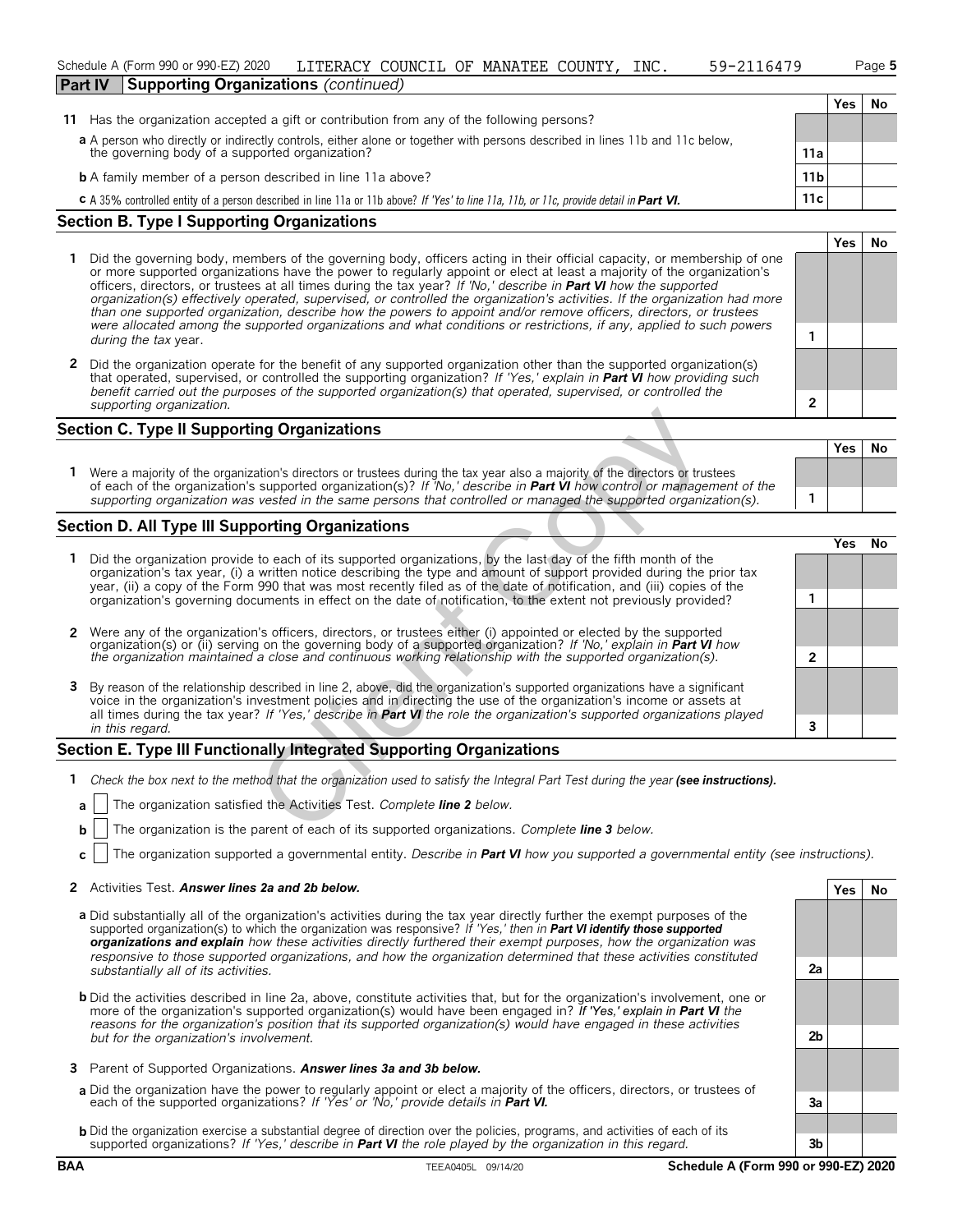|   | Type III Non-Functionally Integrated 509(a)(3) Supporting Organizations<br><b>Part V</b>                                                                                                                                                                      |                |                |                                |
|---|---------------------------------------------------------------------------------------------------------------------------------------------------------------------------------------------------------------------------------------------------------------|----------------|----------------|--------------------------------|
| 1 | Check here if the organization satisfied the Integral Part Test as a qualifying trust on Nov. 20, 1970 (explain in Part VI). See<br>instructions. All other Type III non-functionally integrated supporting organizations must complete Sections A through E. |                |                |                                |
|   | Section A - Adjusted Net Income                                                                                                                                                                                                                               |                | (A) Prior Year | (B) Current Year<br>(optional) |
|   | Net short-term capital gain                                                                                                                                                                                                                                   | $\mathbf{1}$   |                |                                |
| 2 | Recoveries of prior-year distributions                                                                                                                                                                                                                        | $\mathbf{2}$   |                |                                |
| 3 | Other gross income (see instructions)                                                                                                                                                                                                                         | 3              |                |                                |
| 4 | Add lines 1 through 3.                                                                                                                                                                                                                                        | 4              |                |                                |
|   | 5 Depreciation and depletion                                                                                                                                                                                                                                  | 5              |                |                                |
| 6 | Portion of operating expenses paid or incurred for production or collection of gross<br>income or for management, conservation, or maintenance of property held for<br>production of income (see instructions)                                                | 6              |                |                                |
|   | 7 Other expenses (see instructions)                                                                                                                                                                                                                           | $\overline{7}$ |                |                                |
| 8 | Adjusted Net Income (subtract lines 5, 6, and 7 from line 4)                                                                                                                                                                                                  | 8              |                |                                |
|   | Section B - Minimum Asset Amount                                                                                                                                                                                                                              |                | (A) Prior Year | (B) Current Year<br>(optional) |
|   | Aggregate fair market value of all non-exempt-use assets (see instructions for short<br>tax year or assets held for part of year):                                                                                                                            |                |                |                                |
|   | <b>a</b> Average monthly value of securities                                                                                                                                                                                                                  | 1a             |                |                                |
|   | <b>b</b> Average monthly cash balances                                                                                                                                                                                                                        | 1 <sub>b</sub> |                |                                |
|   | c Fair market value of other non-exempt-use assets                                                                                                                                                                                                            | 1c             |                |                                |
|   | <b>d Total</b> (add lines 1a, 1b, and 1c)                                                                                                                                                                                                                     | 1 <sub>d</sub> |                |                                |
|   | e Discount claimed for blockage or other factors<br>(explain in detail in Part VI):                                                                                                                                                                           |                |                |                                |
|   | <b>2</b> Acquisition indebtedness applicable to non-exempt-use assets                                                                                                                                                                                         | $\mathbf{2}$   |                |                                |
| 3 | Subtract line 2 from line 1d.                                                                                                                                                                                                                                 | 3              |                |                                |
| 4 | Cash deemed held for exempt use. Enter 0.015 of line 3 (for greater amount,<br>see instructions).                                                                                                                                                             | 4              |                |                                |
|   | 5 Net value of non-exempt-use assets (subtract line 4 from line 3)                                                                                                                                                                                            | 5              |                |                                |
| 6 | Multiply line 5 by 0.035.                                                                                                                                                                                                                                     | 6              |                |                                |
| 7 | Recoveries of prior-year distributions                                                                                                                                                                                                                        | $\overline{7}$ |                |                                |
| 8 | Minimum Asset Amount (add line 7 to line 6)                                                                                                                                                                                                                   | 8              |                |                                |
|   | Section C - Distributable Amount                                                                                                                                                                                                                              |                |                | <b>Current Year</b>            |
|   | 1 Adjusted net income for prior year (from Section A, line 8, column A)                                                                                                                                                                                       | 1              |                |                                |
| 2 | Enter 0.85 of line 1.                                                                                                                                                                                                                                         | 2              |                |                                |
|   | 3 Minimum asset amount for prior year (from Section B, line 8, column A)                                                                                                                                                                                      | 3              |                |                                |
| 4 | Enter greater of line 2 or line 3.                                                                                                                                                                                                                            | 4              |                |                                |
|   | 5 Income tax imposed in prior year                                                                                                                                                                                                                            | 5              |                |                                |
| 6 | <b>Distributable Amount.</b> Subtract line 5 from line 4, unless subject to emergency<br>temporary reduction (see instructions).                                                                                                                              | 6              |                |                                |
|   | Chaoli hora if the ourrant voor                                                                                                                                                                                                                               |                |                |                                |

Schedule A (Form 990 or 990-EZ) 2020 LITERACY COUNCIL OF MANATEE COUNTY, INC. 59-2116479 Page **6** 

**7**  $\mid$  Check here if the current year is the organization's first as a non-functionally integrated Type III supporting organization (see instructions).

**BAA Schedule A (Form 990 or 990-EZ) 2020**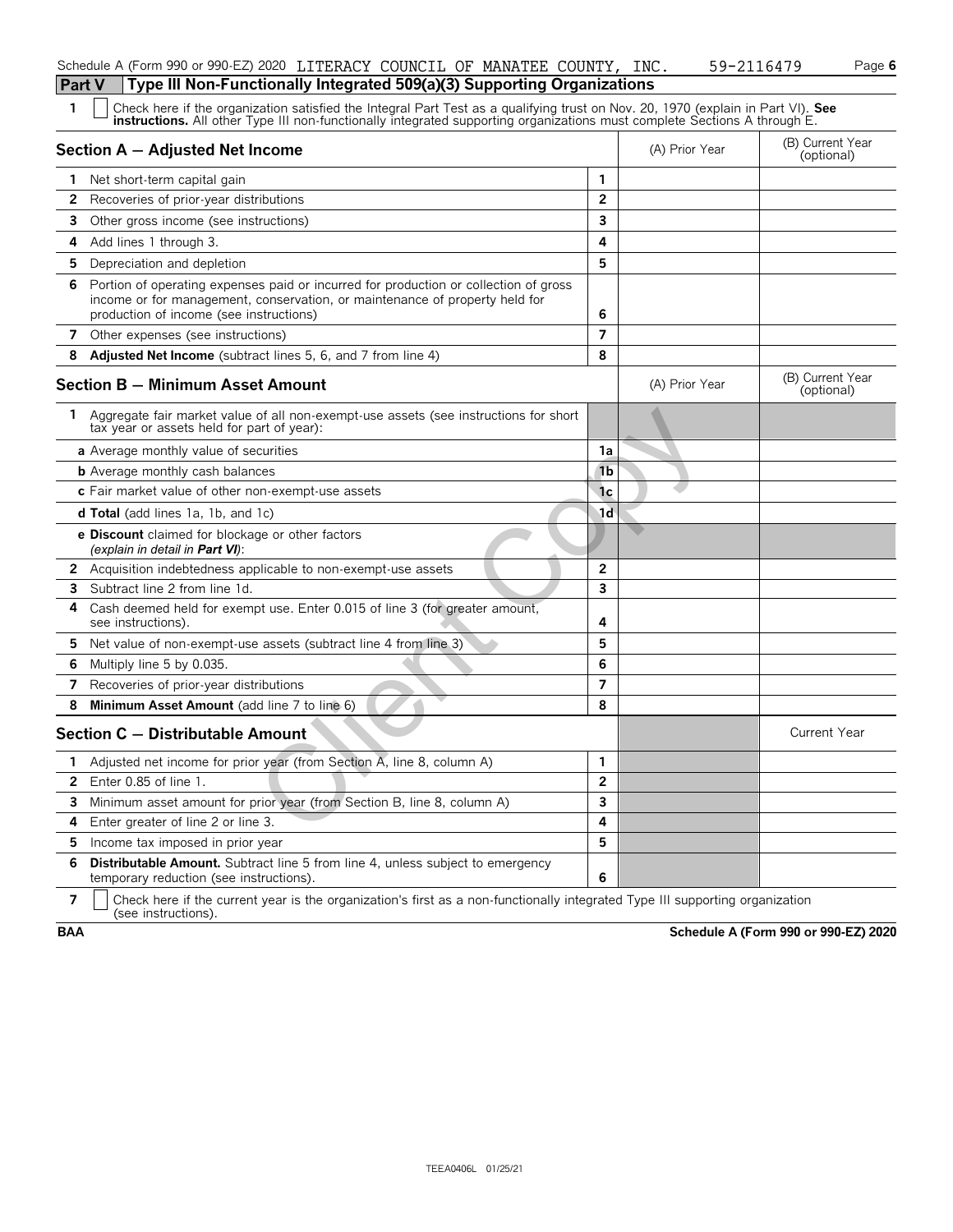#### Schedule A (Form 990 or 990-EZ) 2020 LITERACY COUNCIL OF MANATEE COUNTY, INC. 59-2116479 Page **7** LITERACY COUNCIL OF MANATEE COUNTY, INC. 59-2116479

| <b>Part V</b> | Type III Non-Functionally Integrated 509(a)(3) Supporting Organizations (continued)                                                                                           |                                              |                                              |                |                                                  |
|---------------|-------------------------------------------------------------------------------------------------------------------------------------------------------------------------------|----------------------------------------------|----------------------------------------------|----------------|--------------------------------------------------|
|               | <b>Section D - Distributions</b>                                                                                                                                              |                                              |                                              |                | <b>Current Year</b>                              |
| 1             | Amounts paid to supported organizations to accomplish exempt purposes                                                                                                         |                                              |                                              | $\mathbf{1}$   |                                                  |
| 2             | Amounts paid to perform activity that directly furthers exempt purposes of supported organizations,                                                                           |                                              |                                              |                |                                                  |
|               | in excess of income from activity                                                                                                                                             |                                              |                                              | 2              |                                                  |
| 3             | Administrative expenses paid to accomplish exempt purposes of supported organizations                                                                                         |                                              |                                              | 3              |                                                  |
| 4             | Amounts paid to acquire exempt-use assets                                                                                                                                     |                                              |                                              | 4              |                                                  |
| 5             | Qualified set-aside amounts (prior IRS approval required $-$ provide details in Part VI)                                                                                      |                                              |                                              | 5              |                                                  |
| 6             | Other distributions (describe in Part VI). See instructions.                                                                                                                  |                                              |                                              | 6              |                                                  |
| 7             | Total annual distributions. Add lines 1 through 6.                                                                                                                            |                                              |                                              | $\overline{7}$ |                                                  |
| 8             | Distributions to attentive supported organizations to which the organization is responsive (provide details                                                                   |                                              |                                              | 8              |                                                  |
| 9             | in Part VI). See instructions.<br>Distributable amount for 2020 from Section C, line 6                                                                                        |                                              |                                              | 9              |                                                  |
|               | 10 Line 8 amount divided by line 9 amount                                                                                                                                     |                                              |                                              | 10             |                                                  |
|               |                                                                                                                                                                               |                                              |                                              |                |                                                  |
|               | Section E - Distribution Allocations (see instructions)                                                                                                                       | (i)<br><b>Excess</b><br><b>Distributions</b> | (i)<br><b>Underdistributions</b><br>Pre-2020 |                | (iii)<br><b>Distributable</b><br>Amount for 2020 |
|               | Distributable amount for 2020 from Section C, line 6                                                                                                                          |                                              |                                              |                |                                                  |
|               | 2 Underdistributions, if any, for years prior to 2020 (reasonable<br>cause required - explain in Part VI). See instructions.                                                  |                                              |                                              |                |                                                  |
| 3             | Excess distributions carryover, if any, to 2020                                                                                                                               |                                              |                                              |                |                                                  |
|               | a From 2015                                                                                                                                                                   |                                              |                                              |                |                                                  |
|               | <b>b</b> From 2016                                                                                                                                                            |                                              |                                              |                |                                                  |
|               | c From 2017.                                                                                                                                                                  |                                              |                                              |                |                                                  |
|               | <b>d</b> From 2018                                                                                                                                                            |                                              |                                              |                |                                                  |
|               | e From 2019                                                                                                                                                                   |                                              |                                              |                |                                                  |
|               | f Total of lines 3a through 3e                                                                                                                                                |                                              |                                              |                |                                                  |
|               | g Applied to underdistributions of prior years                                                                                                                                |                                              |                                              |                |                                                  |
|               | h Applied to 2020 distributable amount                                                                                                                                        |                                              |                                              |                |                                                  |
|               | i Carryover from 2015 not applied (see instructions)                                                                                                                          |                                              |                                              |                |                                                  |
|               | j Remainder. Subtract lines 3g, 3h, and 3i from line 3f.                                                                                                                      |                                              |                                              |                |                                                  |
| 4             | Distributions for 2020 from Section D,<br>\$<br>line $7:$                                                                                                                     |                                              |                                              |                |                                                  |
|               | a Applied to underdistributions of prior years                                                                                                                                |                                              |                                              |                |                                                  |
|               | <b>b</b> Applied to 2020 distributable amount                                                                                                                                 |                                              |                                              |                |                                                  |
|               | c Remainder. Subtract lines 4a and 4b from line 4.                                                                                                                            |                                              |                                              |                |                                                  |
| 5.            | Remaining underdistributions for years prior to 2020, if any.<br>Subtract lines 3g and 4a from line 2. For result greater than<br>zero, explain in Part VI. See instructions. |                                              |                                              |                |                                                  |
|               | 6 Remaining underdistributions for 2020. Subtract lines 3h and 4b<br>from line 1. For result greater than zero, explain in Part VI. See<br>instructions.                      |                                              |                                              |                |                                                  |
|               | 7 Excess distributions carryover to 2021. Add lines 3j and 4c.                                                                                                                |                                              |                                              |                |                                                  |
|               | 8 Breakdown of line 7:                                                                                                                                                        |                                              |                                              |                |                                                  |
|               | <b>a</b> Excess from $2016$                                                                                                                                                   |                                              |                                              |                |                                                  |
|               | $b$ Excess from 2017.                                                                                                                                                         |                                              |                                              |                |                                                  |
|               | <b>c</b> Excess from 2018                                                                                                                                                     |                                              |                                              |                |                                                  |
|               | <b>d</b> Excess from 2019                                                                                                                                                     |                                              |                                              |                |                                                  |
|               | e Excess from 2020.                                                                                                                                                           |                                              |                                              |                |                                                  |

**BAA Schedule A (Form 990 or 990-EZ) 2020**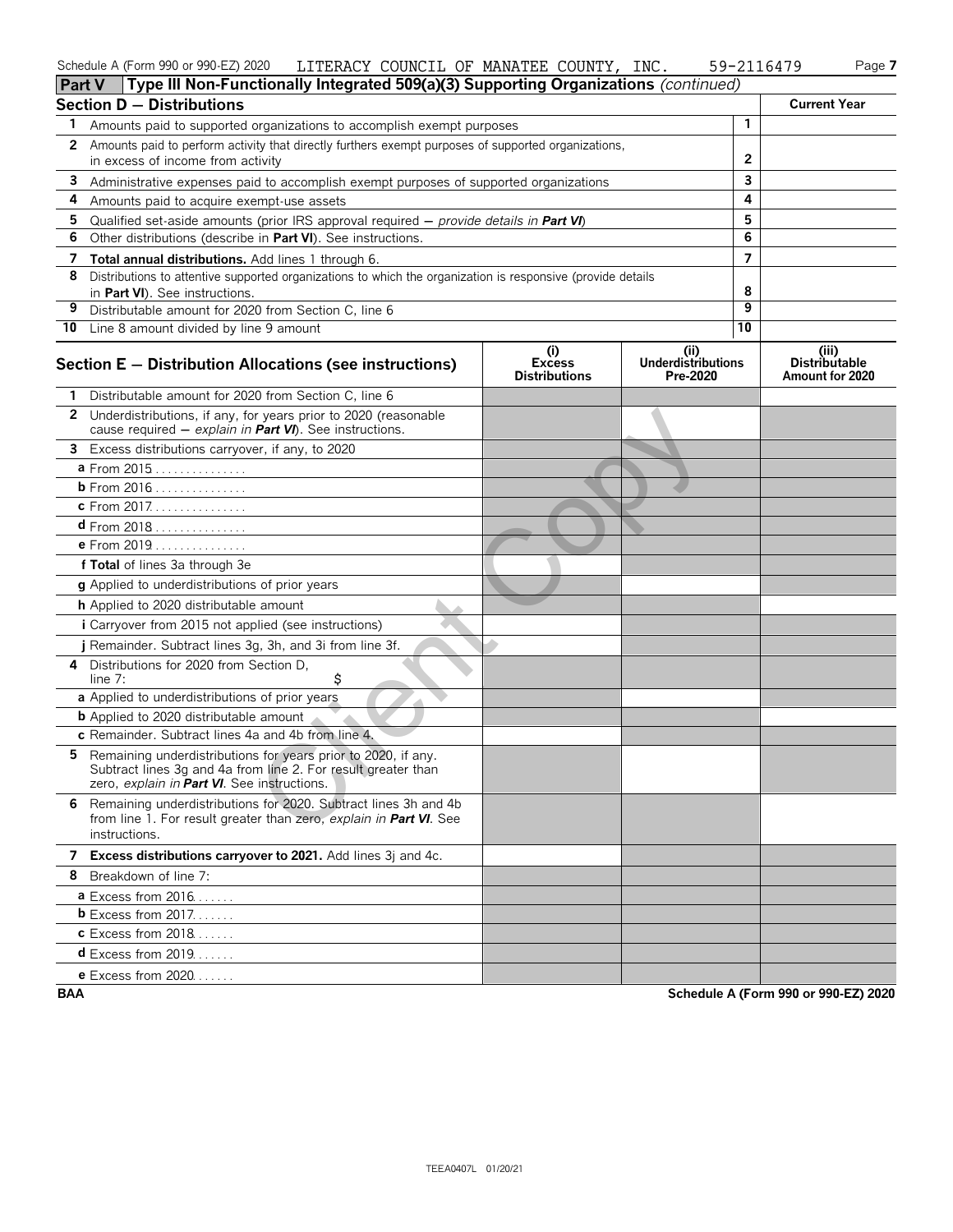|                | Schedule A (Form 990 or 990-EZ) 2020 | LITERACY COUNCIL OF MANATEE COUNTY, INC. 59-2116479                                                                    |  |  |                                                                                                                                                                                                                                        | Page 8 |
|----------------|--------------------------------------|------------------------------------------------------------------------------------------------------------------------|--|--|----------------------------------------------------------------------------------------------------------------------------------------------------------------------------------------------------------------------------------------|--------|
| <b>Part VI</b> |                                      |                                                                                                                        |  |  | <b>Supplemental Information.</b> Provide the explanations required by Part II, line 10; Part II, line 17a or 17b; Part<br>III, line 12; Part IV, Section A, lines 1, 2, 3b, 3c, 4b, 4c, 5a, 6, 9a, 9b, 9c, 11a, 11b, and 11c; Part IV, |        |
|                |                                      |                                                                                                                        |  |  |                                                                                                                                                                                                                                        |        |
|                |                                      | B, lines 1 and 2; Part IV, Section C, line 1; Part IV, Section D, lines 2 and 3; Part IV, Section E, lines 1c, 2a, 2b, |  |  |                                                                                                                                                                                                                                        |        |
|                |                                      | 3a, and 3b; Part V, line 1; Part V, Section B, line 1e; Part V, Section D, lines 5, 6, and 8; and Part V, Section E,   |  |  |                                                                                                                                                                                                                                        |        |
|                |                                      | lines 2, 5, and 6. Also complete this part for any additional information. (See instructions.)                         |  |  |                                                                                                                                                                                                                                        |        |

ient Cop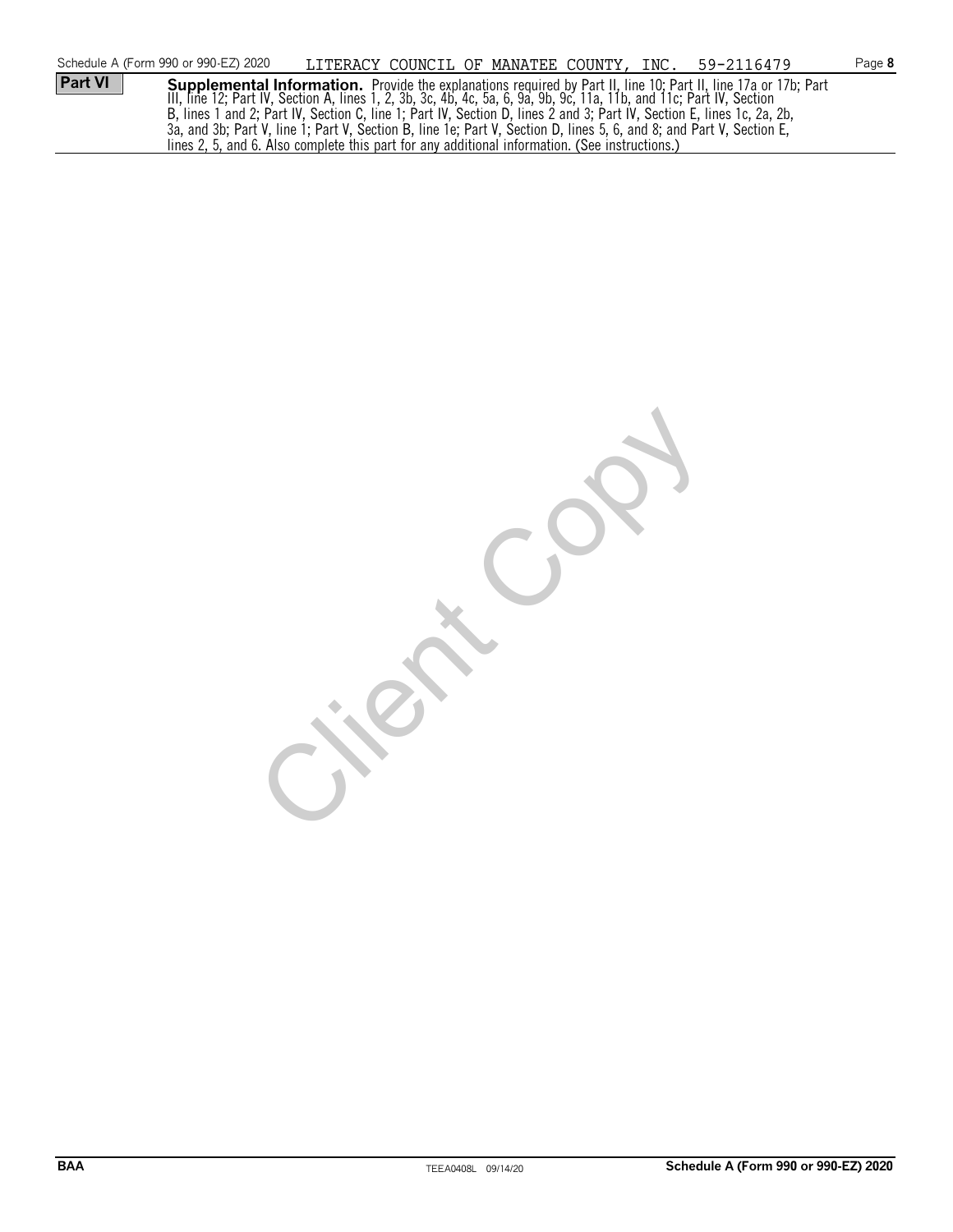|                           | Schedule B (Form 990, 990-EZ, or 990-PF) (2020)                                                                                                                                                                                                                                                                                                                                                                                                                                                                                            |                                          | Page 4                                              |
|---------------------------|--------------------------------------------------------------------------------------------------------------------------------------------------------------------------------------------------------------------------------------------------------------------------------------------------------------------------------------------------------------------------------------------------------------------------------------------------------------------------------------------------------------------------------------------|------------------------------------------|-----------------------------------------------------|
| Name of organization      | LITERACY COUNCIL OF MANATEE COUNTY, INC.                                                                                                                                                                                                                                                                                                                                                                                                                                                                                                   |                                          | <b>Employer identification number</b><br>59-2116479 |
| Part III                  | Exclusively religious, charitable, etc., contributions to organizations described in section 501(c)(7), (8),<br>or (10) that total more than \$1,000 for the year from any one contributor. Complete columns (a) through (e) and<br>the following line entry. For organizations completing Part III, enter the total of exclusively religious, charitable, etc.,<br>contributions of \$1,000 or less for the year. (Enter this information once. See instructions.) ►\$<br>Use duplicate copies of Part III if additional space is needed. |                                          | N/A                                                 |
| (a)<br>No. from<br>Part I | (b) Purpose of gift                                                                                                                                                                                                                                                                                                                                                                                                                                                                                                                        | (c) Use of gift                          | (d) Description of how gift is held                 |
|                           | N/A                                                                                                                                                                                                                                                                                                                                                                                                                                                                                                                                        |                                          |                                                     |
|                           |                                                                                                                                                                                                                                                                                                                                                                                                                                                                                                                                            |                                          |                                                     |
|                           |                                                                                                                                                                                                                                                                                                                                                                                                                                                                                                                                            | (e) Transfer of gift                     |                                                     |
|                           | Transferee's name, address, and ZIP + 4                                                                                                                                                                                                                                                                                                                                                                                                                                                                                                    |                                          | Relationship of transferor to transferee            |
|                           |                                                                                                                                                                                                                                                                                                                                                                                                                                                                                                                                            |                                          |                                                     |
| (a)<br>No. from           | (b) Purpose of gift                                                                                                                                                                                                                                                                                                                                                                                                                                                                                                                        | (c) Use of gift                          | (d) Description of how gift is held                 |
| Part I                    |                                                                                                                                                                                                                                                                                                                                                                                                                                                                                                                                            |                                          |                                                     |
|                           |                                                                                                                                                                                                                                                                                                                                                                                                                                                                                                                                            |                                          |                                                     |
|                           |                                                                                                                                                                                                                                                                                                                                                                                                                                                                                                                                            |                                          |                                                     |
|                           | Transferee's name, address, and ZIP + 4                                                                                                                                                                                                                                                                                                                                                                                                                                                                                                    | Relationship of transferor to transferee |                                                     |
|                           |                                                                                                                                                                                                                                                                                                                                                                                                                                                                                                                                            |                                          |                                                     |
|                           |                                                                                                                                                                                                                                                                                                                                                                                                                                                                                                                                            |                                          |                                                     |
| (a)<br>No. from<br>Part I | (b) Purpose of gift                                                                                                                                                                                                                                                                                                                                                                                                                                                                                                                        | (c) Use of gift                          | (d) Description of how gift is held                 |
|                           |                                                                                                                                                                                                                                                                                                                                                                                                                                                                                                                                            |                                          |                                                     |
|                           |                                                                                                                                                                                                                                                                                                                                                                                                                                                                                                                                            |                                          |                                                     |
|                           |                                                                                                                                                                                                                                                                                                                                                                                                                                                                                                                                            | (e) Transfer of gift                     |                                                     |
|                           | Transferee's name, address, and ZIP + 4                                                                                                                                                                                                                                                                                                                                                                                                                                                                                                    |                                          | Relationship of transferor to transferee            |
|                           |                                                                                                                                                                                                                                                                                                                                                                                                                                                                                                                                            |                                          |                                                     |
|                           |                                                                                                                                                                                                                                                                                                                                                                                                                                                                                                                                            |                                          |                                                     |
| (a)<br>No. from<br>Part I | (b) Purpose of gift                                                                                                                                                                                                                                                                                                                                                                                                                                                                                                                        | (c) Use of gift                          | (d) Description of how gift is held                 |
|                           |                                                                                                                                                                                                                                                                                                                                                                                                                                                                                                                                            |                                          |                                                     |
|                           |                                                                                                                                                                                                                                                                                                                                                                                                                                                                                                                                            |                                          |                                                     |
|                           |                                                                                                                                                                                                                                                                                                                                                                                                                                                                                                                                            | (e) Transfer of gift                     |                                                     |
|                           | Transferee's name, address, and ZIP + 4                                                                                                                                                                                                                                                                                                                                                                                                                                                                                                    |                                          | Relationship of transferor to transferee            |
|                           |                                                                                                                                                                                                                                                                                                                                                                                                                                                                                                                                            |                                          |                                                     |
|                           |                                                                                                                                                                                                                                                                                                                                                                                                                                                                                                                                            |                                          |                                                     |
| <b>BAA</b>                |                                                                                                                                                                                                                                                                                                                                                                                                                                                                                                                                            |                                          | Schedule B (Form 990, 990-EZ, or 990-PF) (2020)     |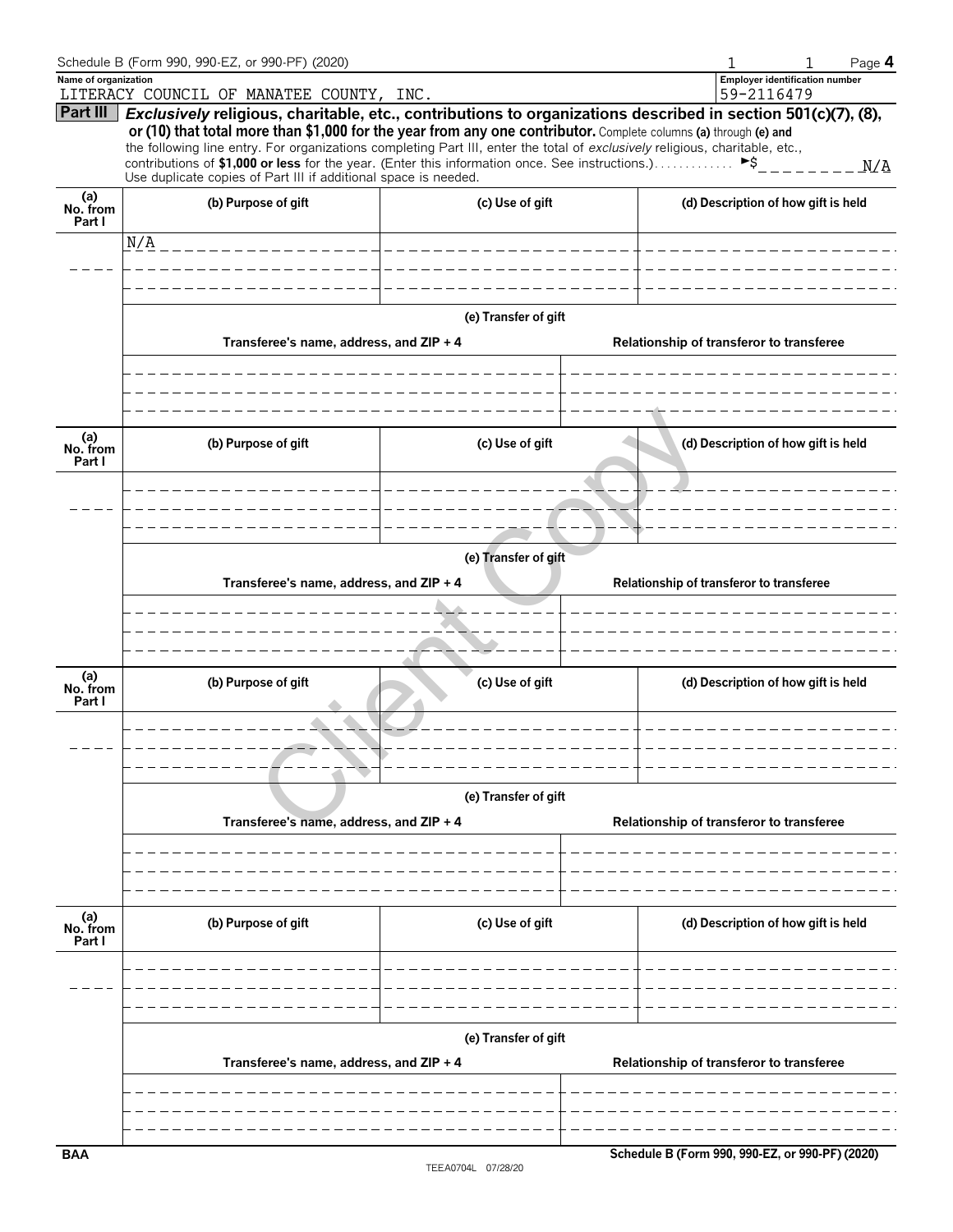|                                                              |                                                            |                                                                                                                                                              |            |                                                                      | Supplemental Information Regarding Fundraising or Gaming Activities                                                                                                                                                                                                                                                                                                               |                                                                              | OMB No. 1545-0047                                       |  |  |  |
|--------------------------------------------------------------|------------------------------------------------------------|--------------------------------------------------------------------------------------------------------------------------------------------------------------|------------|----------------------------------------------------------------------|-----------------------------------------------------------------------------------------------------------------------------------------------------------------------------------------------------------------------------------------------------------------------------------------------------------------------------------------------------------------------------------|------------------------------------------------------------------------------|---------------------------------------------------------|--|--|--|
| <b>SCHEDULE G</b><br>(Form 990 or 990-EZ)                    |                                                            |                                                                                                                                                              |            |                                                                      | Complete if the organization answered 'Yes' on Form 990, Part IV, line 17, 18, or 19, or if the<br>organization entered more than \$15,000 on Form 990-EZ, line 6a.                                                                                                                                                                                                               |                                                                              |                                                         |  |  |  |
| Department of the Treasury<br>Internal Revenue Service       |                                                            | Attach to Form 990 or Form 990-EZ.<br><b>Open to Public</b><br>► Go to www.irs.gov/Form990 for instructions and the latest information.<br><b>Inspection</b> |            |                                                                      |                                                                                                                                                                                                                                                                                                                                                                                   |                                                                              |                                                         |  |  |  |
| Name of the organization                                     | Employer identification number                             |                                                                                                                                                              |            |                                                                      |                                                                                                                                                                                                                                                                                                                                                                                   |                                                                              |                                                         |  |  |  |
| LITERACY COUNCIL OF MANATEE COUNTY, INC.                     |                                                            |                                                                                                                                                              |            |                                                                      | Fundraising Activities. Complete if the organization answered 'Yes' on Form 990, Part IV, line 17.                                                                                                                                                                                                                                                                                | 59-2116479                                                                   |                                                         |  |  |  |
| Part I                                                       | Form 990-EZ filers are not required to complete this part. |                                                                                                                                                              |            |                                                                      |                                                                                                                                                                                                                                                                                                                                                                                   |                                                                              |                                                         |  |  |  |
| 1.<br>Mail solicitations<br>a                                |                                                            |                                                                                                                                                              |            | e                                                                    | Indicate whether the organization raised funds through any of the following activities. Check all that apply.<br>Solicitation of non-government grants                                                                                                                                                                                                                            |                                                                              |                                                         |  |  |  |
| b                                                            | Internet and email solicitations                           |                                                                                                                                                              |            | f                                                                    | Solicitation of government grants                                                                                                                                                                                                                                                                                                                                                 |                                                                              |                                                         |  |  |  |
| Phone solicitations<br>С<br>In-person solicitations<br>d     |                                                            |                                                                                                                                                              |            | g                                                                    | Special fundraising events                                                                                                                                                                                                                                                                                                                                                        |                                                                              |                                                         |  |  |  |
| compensated at least \$5,000 by the organization.            |                                                            |                                                                                                                                                              |            |                                                                      | 2a Did the organization have a written or oral agreement with any individual (including officers, directors, trustees, or key<br>employees listed in Form 990, Part VII) or entity in connection with professional fundraising services?<br>b If 'Yes,' list the 10 highest paid individuals or entities (fundraisers) pursuant to agreements under which the fundraiser is to be |                                                                              | <b>Yes</b><br>No                                        |  |  |  |
| (i) Name and address of individual<br>or entity (fundraiser) |                                                            | (ii) Activity                                                                                                                                                |            | (iii) Did fundraiser<br>have custody or control<br>of contributions? | (iv) Gross receipts<br>from activity                                                                                                                                                                                                                                                                                                                                              | (v) Amount paid to<br>(or retained by)<br>fundraiser listed in<br>column (i) | (vi) Amount paid to<br>(or retained by)<br>organization |  |  |  |
|                                                              |                                                            |                                                                                                                                                              | <b>Yes</b> | No                                                                   |                                                                                                                                                                                                                                                                                                                                                                                   |                                                                              |                                                         |  |  |  |
| 1                                                            |                                                            |                                                                                                                                                              |            |                                                                      |                                                                                                                                                                                                                                                                                                                                                                                   |                                                                              |                                                         |  |  |  |
| 2                                                            |                                                            |                                                                                                                                                              |            |                                                                      |                                                                                                                                                                                                                                                                                                                                                                                   |                                                                              |                                                         |  |  |  |
| 3                                                            |                                                            |                                                                                                                                                              |            |                                                                      |                                                                                                                                                                                                                                                                                                                                                                                   |                                                                              |                                                         |  |  |  |
| 4                                                            |                                                            |                                                                                                                                                              |            |                                                                      |                                                                                                                                                                                                                                                                                                                                                                                   |                                                                              |                                                         |  |  |  |
| 5                                                            |                                                            |                                                                                                                                                              |            |                                                                      |                                                                                                                                                                                                                                                                                                                                                                                   |                                                                              |                                                         |  |  |  |
| 6                                                            |                                                            |                                                                                                                                                              |            |                                                                      |                                                                                                                                                                                                                                                                                                                                                                                   |                                                                              |                                                         |  |  |  |
| 7                                                            |                                                            |                                                                                                                                                              |            |                                                                      |                                                                                                                                                                                                                                                                                                                                                                                   |                                                                              |                                                         |  |  |  |
| 8                                                            |                                                            |                                                                                                                                                              |            |                                                                      |                                                                                                                                                                                                                                                                                                                                                                                   |                                                                              |                                                         |  |  |  |
| 9                                                            |                                                            |                                                                                                                                                              |            |                                                                      |                                                                                                                                                                                                                                                                                                                                                                                   |                                                                              |                                                         |  |  |  |
| 10                                                           |                                                            |                                                                                                                                                              |            |                                                                      |                                                                                                                                                                                                                                                                                                                                                                                   |                                                                              |                                                         |  |  |  |
|                                                              |                                                            |                                                                                                                                                              |            |                                                                      |                                                                                                                                                                                                                                                                                                                                                                                   |                                                                              |                                                         |  |  |  |
| Total.<br>3<br>or licensing.                                 |                                                            |                                                                                                                                                              |            |                                                                      | List all states in which the organization is registered or licensed to solicit contributions or has been notified it is exempt from registration                                                                                                                                                                                                                                  |                                                                              |                                                         |  |  |  |
|                                                              |                                                            |                                                                                                                                                              |            |                                                                      |                                                                                                                                                                                                                                                                                                                                                                                   |                                                                              |                                                         |  |  |  |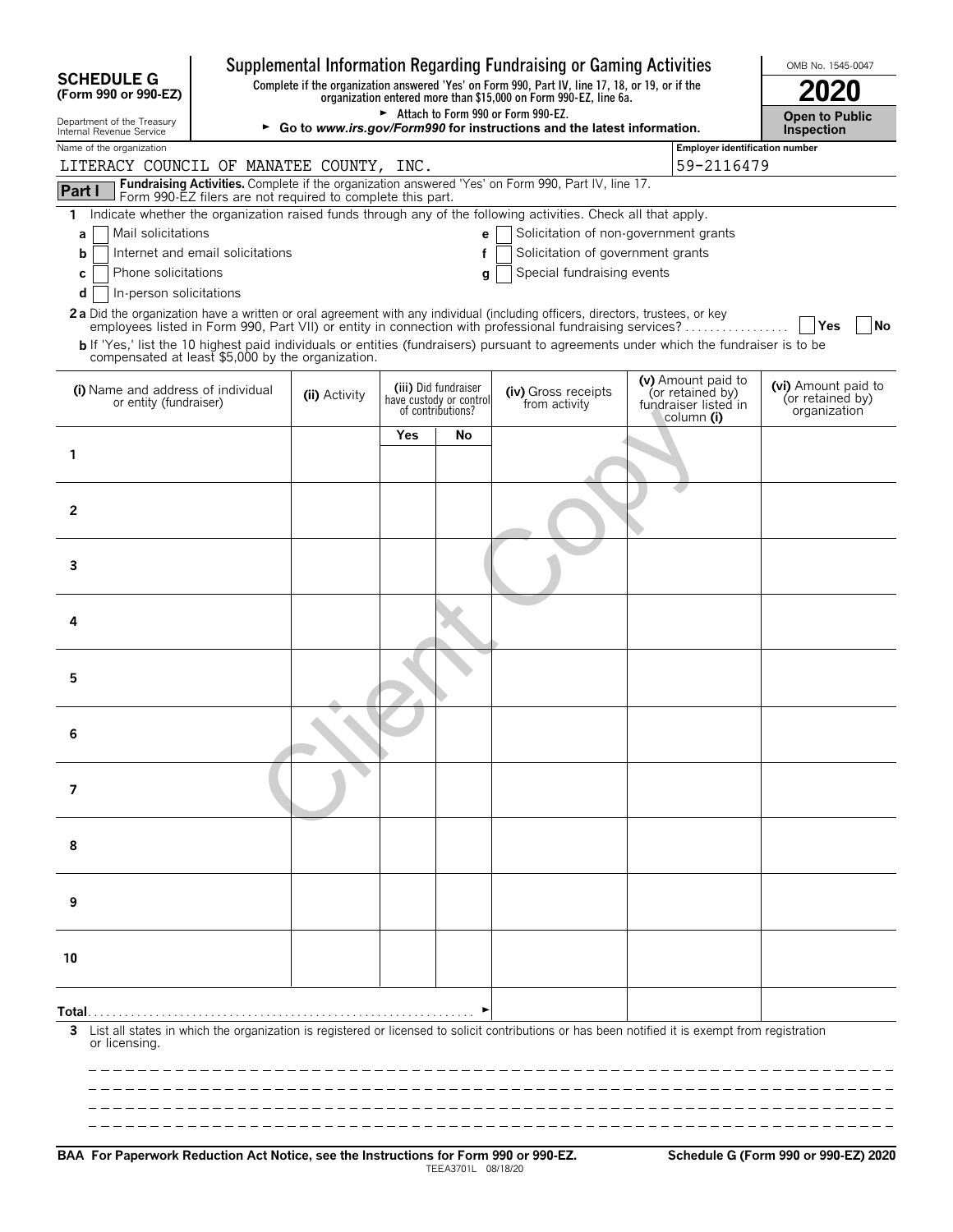| Schedule G (Form 990 or 990-EZ) 2020 LITERACY COUNCIL OF MANATEE COUNTY, INC.                                               |  |  |  | 59-2116479 | Page 2 |
|-----------------------------------------------------------------------------------------------------------------------------|--|--|--|------------|--------|
| <b>Part II   Fundraising Events.</b> Complete if the organization answered 'Yes' on Form 990, Part IV, line 18, or reported |  |  |  |            |        |
| more than \$15,000 of fundraising event contributions and gross income on Form 990-EZ, lines 1 and 6b.                      |  |  |  |            |        |

|                 |              | List events with gross receipts greater than \$5,000.                                                                                                                                          |                   |                                                     |                          |                                                             |
|-----------------|--------------|------------------------------------------------------------------------------------------------------------------------------------------------------------------------------------------------|-------------------|-----------------------------------------------------|--------------------------|-------------------------------------------------------------|
|                 |              |                                                                                                                                                                                                | (a) Event #1      | (b) Event $#2$                                      | (c) Other events<br>None | (d) Total events<br>(add column (a)<br>through column $(c)$ |
|                 |              |                                                                                                                                                                                                | (event type)      | (event type)                                        | (total number)           |                                                             |
| Revenue         | 1.           | Gross receipts                                                                                                                                                                                 | 15,910.           |                                                     |                          | 15,910.                                                     |
|                 | $\mathbf{2}$ | Less: Contributions                                                                                                                                                                            |                   |                                                     |                          |                                                             |
|                 | 3            | Gross income (line 1 minus line 2)                                                                                                                                                             | 15,910.           |                                                     |                          | 15,910.                                                     |
|                 | 4            | Cash prizes                                                                                                                                                                                    |                   |                                                     |                          |                                                             |
|                 | 5            | Noncash prizes                                                                                                                                                                                 |                   |                                                     |                          |                                                             |
|                 | 6            | Rent/facility costs                                                                                                                                                                            |                   |                                                     |                          |                                                             |
|                 | 7            | Food and beverages                                                                                                                                                                             |                   |                                                     |                          |                                                             |
| Direct Expenses | 8            | Entertainment                                                                                                                                                                                  |                   |                                                     |                          |                                                             |
|                 | 9            | Other direct expenses                                                                                                                                                                          | 2,585.            |                                                     |                          | 2,585.                                                      |
|                 | 10<br>11     |                                                                                                                                                                                                |                   |                                                     |                          | 2,585.<br>13,325.                                           |
|                 |              | <b>Part III Gaming.</b> Complete if the organization answered 'Yes' on Form 990, Part IV, line 19, or reported more than<br>\$15,000 on Form 990-EZ, line 6a.                                  |                   |                                                     |                          |                                                             |
| Revenue         |              |                                                                                                                                                                                                | (a) Bingo         | (b) Pull tabs/instant<br>bingo/progressive<br>bingo | (c) Other gaming         | (d) Total gaming<br>(add column (a)<br>through column $(c)$ |
|                 | 1            | Gross revenue                                                                                                                                                                                  |                   |                                                     |                          |                                                             |
|                 | $\mathbf{2}$ | Cash prizes                                                                                                                                                                                    |                   |                                                     |                          |                                                             |
| Direct Expenses | 3            |                                                                                                                                                                                                |                   |                                                     |                          |                                                             |
|                 | 4            |                                                                                                                                                                                                |                   |                                                     |                          |                                                             |
|                 |              |                                                                                                                                                                                                |                   |                                                     |                          |                                                             |
|                 | 6            |                                                                                                                                                                                                | ९ ⊺ा<br>Yes<br>No | ्र<br>Yes<br>No                                     | ०<br>Yes<br>No           |                                                             |
|                 | 7            |                                                                                                                                                                                                |                   |                                                     |                          |                                                             |
|                 | 8            |                                                                                                                                                                                                |                   |                                                     |                          |                                                             |
| 9               |              | Enter the state(s) in which the organization conducts gaming activities:<br>a Is the organization licensed to conduct gaming activities in each of these states?<br><b>b</b> If 'No,' explain: |                   |                                                     |                          | Yes<br>No                                                   |
|                 |              | 10 a Were any of the organization's gaming licenses revoked, suspended, or terminated during the tax year?<br><b>b</b> If 'Yes,' explain:                                                      |                   |                                                     |                          | No                                                          |

**BAA** TEEA3702L 08/18/20 **Schedule G (Form 990 or 990-EZ) 2020**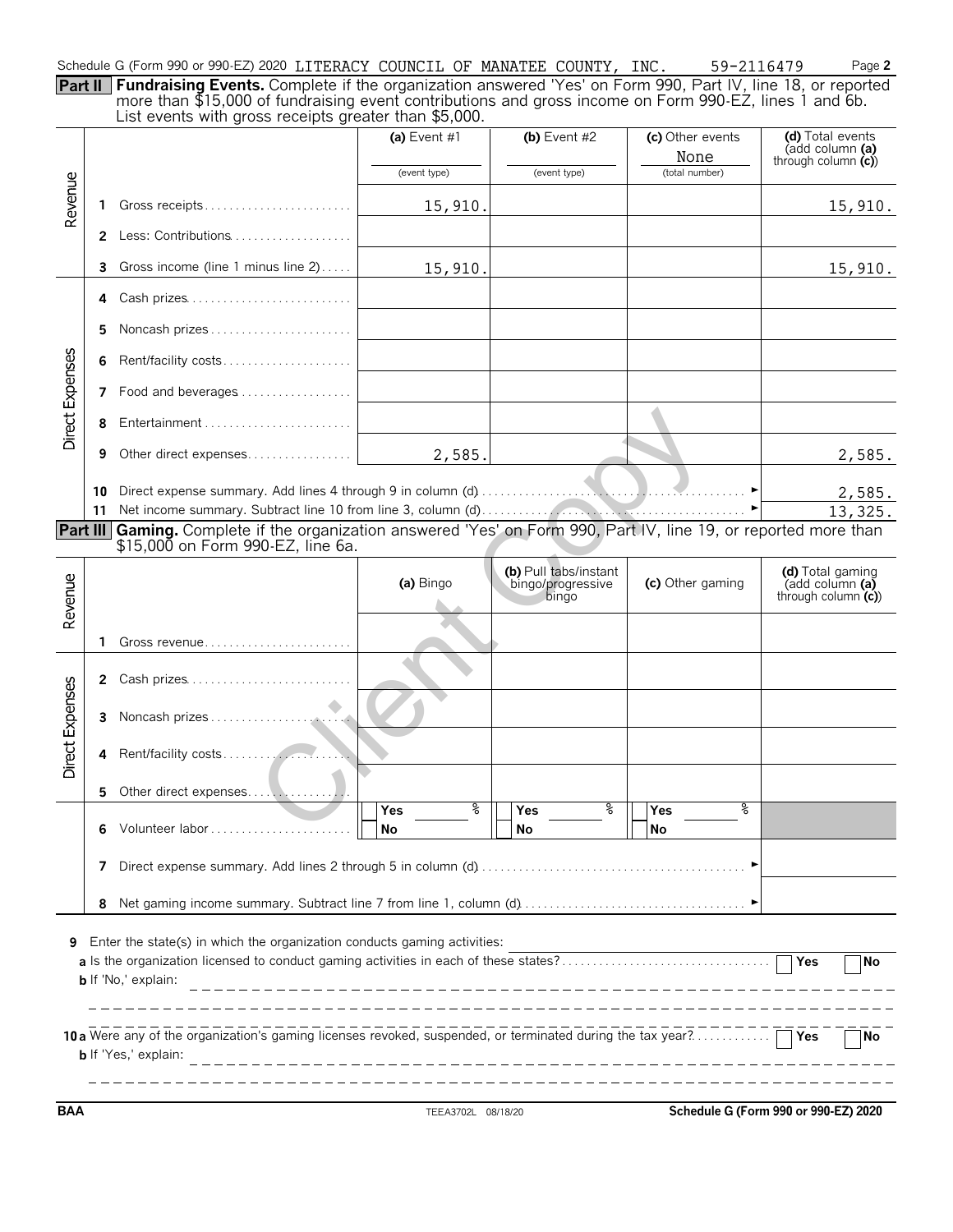|                | 59-2116479<br>Schedule G (Form 990 or 990-EZ) 2020 LITERACY COUNCIL OF MANATEE COUNTY, INC.<br>Page 3                                                                                                                                                                                                                                                                                                                                                                                    |
|----------------|------------------------------------------------------------------------------------------------------------------------------------------------------------------------------------------------------------------------------------------------------------------------------------------------------------------------------------------------------------------------------------------------------------------------------------------------------------------------------------------|
|                | Yes<br>No                                                                                                                                                                                                                                                                                                                                                                                                                                                                                |
|                | 12 Is the organization a grantor, beneficiary or trustee of a trust, or a member of a partnership or other entity formed to<br>Yes<br>No                                                                                                                                                                                                                                                                                                                                                 |
|                | <b>13</b> Indicate the percentage of gaming activity conducted in:<br>13a                                                                                                                                                                                                                                                                                                                                                                                                                |
|                | 13 <sub>b</sub><br>နွ<br>14 Enter the name and address of the person who prepares the organization's gaming/special events books and records:                                                                                                                                                                                                                                                                                                                                            |
|                | Name $\blacktriangleright$                                                                                                                                                                                                                                                                                                                                                                                                                                                               |
|                | Address ►                                                                                                                                                                                                                                                                                                                                                                                                                                                                                |
|                | <b>15a</b> Does the organization have a contract with a third party from whom the organization receives gaming revenue?<br><b>No</b><br><b>b</b> If 'Yes,' enter the amount of gaming revenue received by the organization $\frac{1}{2}$ , $\frac{1}{2}$ , $\frac{1}{2}$ , $\frac{1}{2}$ , and the amount<br>of gaming revenue retained by the third party $\begin{bmatrix} 1 & 1 \\ 2 & -1 & -1 \\ 3 & -1 & -1 \end{bmatrix}$<br>c If 'Yes,' enter name and address of the third party: |
|                | Name $\blacktriangleright$<br>_________________________________                                                                                                                                                                                                                                                                                                                                                                                                                          |
|                | Address ►<br>_______________________________                                                                                                                                                                                                                                                                                                                                                                                                                                             |
| 16             | Gaming manager information:<br>Name $\blacktriangleright$                                                                                                                                                                                                                                                                                                                                                                                                                                |
|                | Gaming manager compensation $\triangleright$ \$ _______<br>Description of services provided ►                                                                                                                                                                                                                                                                                                                                                                                            |
|                | Director/officer<br>Employee<br>Independent contractor                                                                                                                                                                                                                                                                                                                                                                                                                                   |
| 17             | Mandatory distributions:                                                                                                                                                                                                                                                                                                                                                                                                                                                                 |
|                | a Is the organization required under state law to make charitable distributions from the gaming proceeds to retain the<br>Yes<br>No<br><b>b</b> Enter the amount of distributions required under state law to be distributed to other exempt organizations or spent in the                                                                                                                                                                                                               |
|                | organization's own exempt activities during the tax year $\triangleright$ $\uparrow$                                                                                                                                                                                                                                                                                                                                                                                                     |
| <b>Part IV</b> | <b>Supplemental Information.</b> Provide the explanations required by Part I, line 2b, columns (iii) and (v);<br>and Part III, lines 9, 9b, 10b, 15b, 15c, 16, and 17b, as applicable. Also provide any additional<br>information. See instructions.                                                                                                                                                                                                                                     |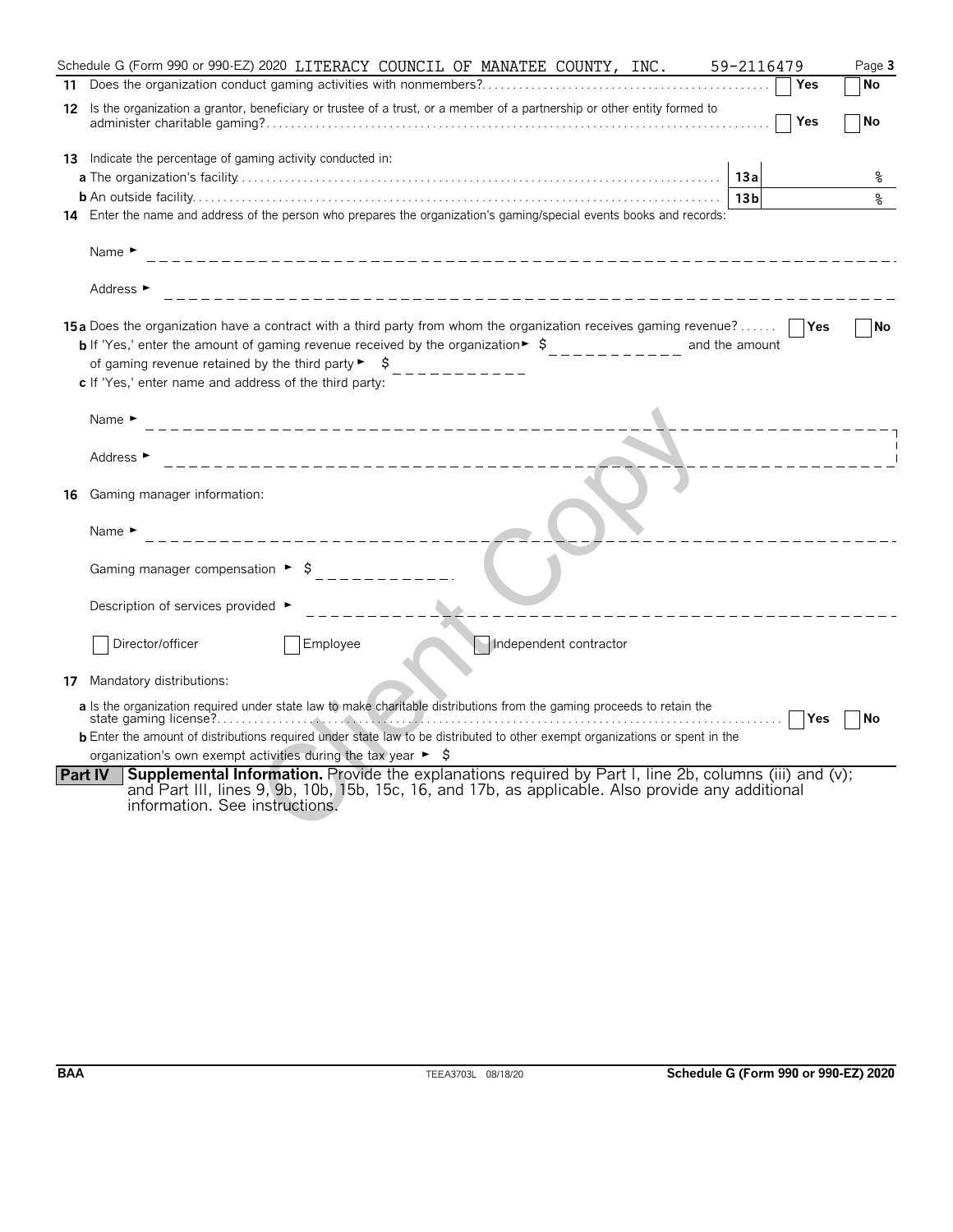# **CHEDULE O** Supplemental Information to Form 990 or 990-EZ<br>
Form 990 or 990-EZ) Complete to provide information for responses to specific questions on

**(Form 990 or 990-EZ) Complete to provide information for responses to specific questions on Form 990 or 990-EZ or to provide any additional information. 2020** Attach to Form 990 or 990-EZ.

Department of the Treasury **Constant Comment of the Collaboration Constant Constant Comment Constant Constant Constant Constant Constant Constant Constant Constant Constant Constant Constant Constant Constant Constant C** 

| Name of the organization |               |                 | <b>Employer identification number</b> |
|--------------------------|---------------|-----------------|---------------------------------------|
| COUNCIL<br>LITERACY      | MANATEE<br>OF | INC.<br>COUNTY, | 2116479<br>$59-2.$<br>ັ               |

### **Form 990-EZ, Part I, Line 16 Other Expenses**

|  | 7,156. |
|--|--------|
|  |        |
|  | 75.    |
|  | 2,803. |
|  | 474    |
|  | 226.   |
|  | 523.   |
|  | 364.   |
|  | 2,813. |
|  | .784   |
|  | 232    |
|  |        |

#### **Form 990-EZ, Part I, Line 20 Other Changes In Net Assets Or Fund Balances**

| ௱ <sub>⌒</sub> + ⊸ |  |
|--------------------|--|
|                    |  |

### **Form 990-EZ, Part II, Line 24 Other Assets**

|                                                                              |                    | JU4.<br>2,813.            |
|------------------------------------------------------------------------------|--------------------|---------------------------|
|                                                                              |                    | 1,784.                    |
|                                                                              |                    | 232.                      |
|                                                                              | Total              | 18, 258.                  |
|                                                                              |                    |                           |
| Form 990-EZ, Part I, Line 20<br>Other Changes In Net Assets Or Fund Balances |                    |                           |
|                                                                              | Total              | $\frac{-8,929.}{-8,929.}$ |
| Form 990-EZ, Part II, Line 24<br><b>Other Assets</b>                         |                    |                           |
|                                                                              | Beginning          | Ending                    |
|                                                                              | $6,065.$ \$<br>25. | $0$ .<br>0.               |
| Inventories.                                                                 | 2,703.             | 0.                        |
|                                                                              | 470.               | 601.                      |
|                                                                              |                    | 426.                      |
| Total                                                                        | 9,263.<br>Ŝ        | 1,027.                    |
|                                                                              |                    |                           |
| Form 990-EZ, Part II, Line 26<br>Total Liabilities                           |                    |                           |

#### **Form 990-EZ, Part II, Line 26 Total Liabilities**

|         | Beginning Ending |      |
|---------|------------------|------|
|         | 161. S           | 373. |
|         | 2.100.           |      |
| Total S | 2.261. \$        | 373. |

# **Form 990-EZ, Part III - Organization's Primary Exempt Purpose**

Adult Education Program - Teach any adult the english language or to improve their

current english communication skills; increase public awareness of the problems of

literacy in today's society.